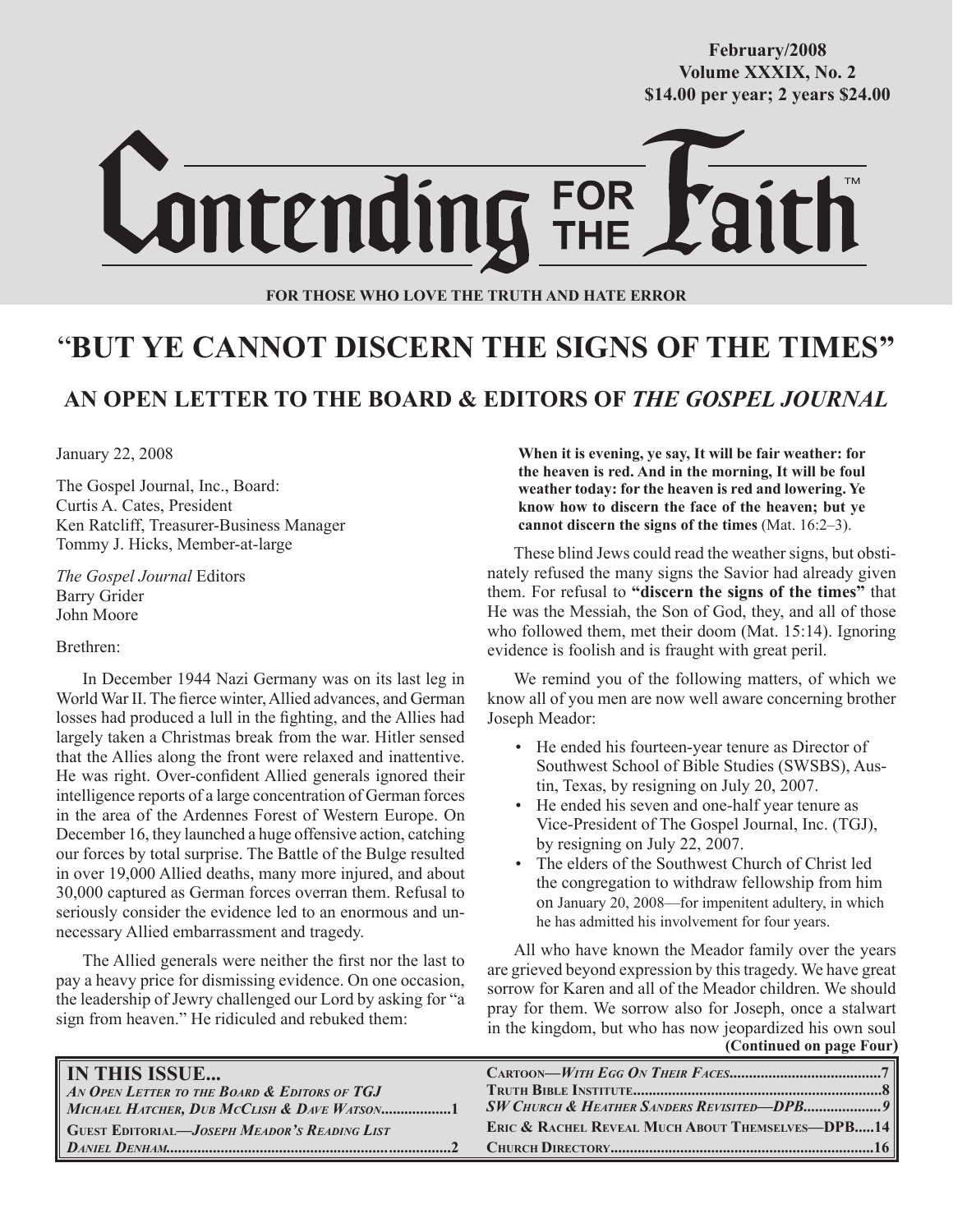

#### **David P. Brown, Editor and Publisher jbrow@charter.net**

*COMMUNICATIONS received by CONTENDING FOR THE FAITH and/or its Editors are viewed as intended FOR PUBLICATION unless otherwise stated. Whereas we respect confidential information, so described, everything else sent to us we feel free to publish without further permission being necessary. Anything sent to us NOT for publication, please indicate this clearly when you write. Please address such letters directly to the Editor-in-Chief David P. Brown, P.O. Box 2357, Spring, Texas 77383. Telephone: (281) 350-5516.*

#### **SUBSCRIPTIONS RATES**

*Single Subscriptions: One Year, \$14.00; Two Years, \$24.00. Club Rate: Three One-Year Subscriptions, \$36; Five One-Year Subscriptions, \$58.00. Whole Congregation Rate: Any congregation entering each family of its entire membership with single copies being mailed directly to each home receives a \$3.00 discount off the Single Subscription Rate, i.e., such whole congregation subscriptions are payable in advance at the rate of \$11.00 per year per family address. Foreign Rate: One Year, \$30.*

#### **ADVERTISING POLICY & RATES**

*CONTENDING FOR THE FAITH was begun and continues to exist to defend the gospel (Philippians 1:7,17) and refute error (Jude 3). Therefore, we are interested in advertising only those things that are in harmony with what the Bible authorizes (Colossians 3:17). We will not knowingly advertise anything to the contrary. Hence, we reserve the right to refuse any offer to advertise in this paper.*

*All setups and layouts of advertisements will be done by CONTENDING FOR THE FAITH. A one-time setup and layout fee for each advertisement will be charged if such setup or layout is needful. Setup and layout fees are in addition to the cost of the space purchased for advertisement. No major changes will be made without customer approval.*

*All advertisements must be in our hands no later than two (2) months preceding the publishing of the issue of the journal in which you desire your advertisement to appear. To avoid being charged for the following month, ads must be canceled by the first of the month. We appreciate your understanding of and cooperation with our advertising policy.*

*MAIL ALL SUBSCRIPTIONS, ADVERTISEMENTS AND LETTERS TO THE EDITOR-IN-CHIEF, P. O. Box 2357, Spring, Texas 77383-2357. COST OF SPACE FOR ADS: Back page, \$300.00; full page, \$300.00; half page, \$175.00; quarter page, \$90.00; less than quarter page, \$18.00 per column-inch. CLASSIFIED ADS: \$2.00 per line per month. CHURCH DIREC-TORY ADS: \$30.00 per line per year. SETUP AND LAYOUT FEES: Full page, \$50.00; half page, \$35.00; anything under a half page, \$20.00.*

*CONTENDING FOR THE FAITH is published monthly. P. O. Box 2357, Spring, Texas 77383-2357 Telephone: (281) 350-5516.*

> **Ira Y. Rice, Jr., Founder August 3, 1917-October 10, 2001**

# **GUEST EDITORIAL**

### **Joseph Meador's Recommended Reading List for Gestalt Therapy**

On his website for his Gestalt Institute of Austin, TX (GIA) Joseph Meador provides a list of books recommended for reading and for the training of instructors in Gestalt Therapy for the institute. The caption reads: "GIA Training and A Gestalt Reading List." The heading also notes that, "This suggested Reading List was compiled from the personal library of Joseph Meador, PhD." It notes further: "Gestalt Institute of Austin offers training in Gestalt Therapy to qualified applicants. The educational program of GIA is practical and experimental in nature and culminates in the awarding of a Diploma in Gestalt Theory."

As to the "training" to be received, the introduction to this "Reading List" states:

Each student who is admitted to the training program will study privately, and in a group setting, with a selected GIA Faculty member. Students are required to pass the diplomat examination at the conclusion of the program, as well as to submit and read a research thesis related to the field of Gestalt Therapy. In addition, each student must undergo an individual training analysis with a certified Gestalt Therapist throughout the duration of the diplomat program.

The introduction then outlines the training curriculum to be used in the program. It states:

"The GIA curriculum provides a unique opportunity to study and experience Gestalt Theory from its early roots to its modern advances in the field of behavioral development. The student will become familiar with the foundations of Gestalt Theory and Gestalt Therapy by studying from the original source documents and texts written by first generation Gestaltists, as well as by studying with the GIA Faculty who have studied and trained with a number of outstanding first generation Gestalt practitioners.

It then gives the particulars concerning credits and then the outline of courses. It especially notes the classes on "Readings in Gestalt," saying of these with regard to the Reading List:

 This selected bibliography is offered as representative of the formative, theoretical, social and historical constructs of Gestalt Therapy as it evolved during both the East Coast and West Coast periods from the late 1940's to the late 1970's and early 1980's. Because of our interest in the historical development of Gestalt Theory, it is important that our training students have access to earlier Gestalt and Gestalt related textbooks written in the Early and Middle periods of the development of Gestalt Therapy."

Now, why would that be of special fascination with the director of GIA? May it have something to do with the cultural background concerning the rise of Gestalt Theory? One must recall that the heyday for the early and middle periods of Gestalt was the rolling and rollicking "sock-it-to-me" 1960s, the period where slogans like, "let your hair hang down," "do your own *thang*," "burn, baby, burn," and "peace, sex, drugs, and rock and roll" were more than just slogans but were expressive of a cataclysmic rebellion against society and authority,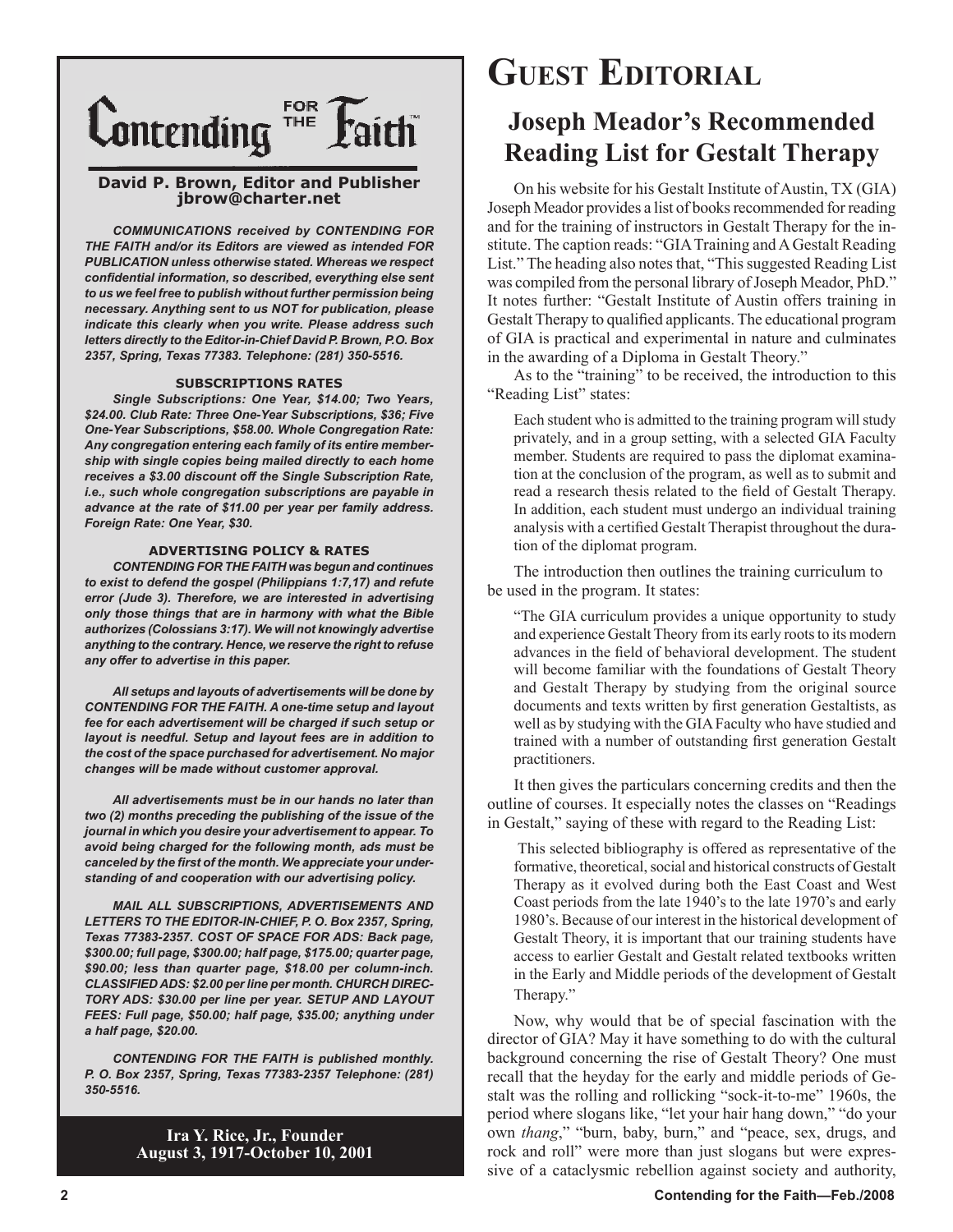especially relative to moral absolutes, and expressive therefore of a faddish Bohemian lifestyle where "anything goes." The rise of Gestalt Therapy coincided, but not so coincidentally, with the Sexual Revolution and the "free love" movement. Sex without consequences or moral limits was at the heart of the SR movement. Gestaltists tapped into and frequently promoted it for their own purposes, as we shall note in examining the very reading list provided from the "personal library" of Joseph Meador, and, as he is the owner and director of GIA and administrator of its website, without doubt supplied with his approval.

The GIA Gestalt Bibliography has the special notation: "The following booklist is given to our training students, as many of these texts are required reading for course completion at GIA. This list is also an excellent reference guide for those who wish to gain some familiarity with Gestalt Therapy." Thus, Joseph admits that this list reflects in accurate terms and textures the very essence of GT. A brief look at three of his recommendations is sufficient to get the gist of what GT is really all about. *Those defending Joseph's behavior in the past ought to have made themselves aware of this, if they already were not aware, before staking their reputations on his past good works.*

The first book is from Walter Truett Anderson, a liberal writer, whose book *The Upstart Spring: Esalen and the American Awakening* is filled with praise and promotion for the ultra-liberal Esalen program of Big Sur, CA. It arose in the 1960s as part of the counter-culture and seeks to promote "the miracle of self-aware consciousness." Among the speakers on this program and its numerous workshops are Eastern mystics, wild-eyed postmodernists, New Agers, and other theoreticians espousing everything from rank humanism to amoral paganism. Baba Ram Dass, for example, has been a featured speaker/instructor for Esalen. He was originally known as Richard Alpert who was infamously associated with Timothy Leary at Harvard University and his "research" into psychedelic drugs on human subjects. He became associated later through his travels to India with a Hindu guru. Needless to say, he converted to Hinduism adopting the name Baba Ram Dass, the latter two words meaning "servant of god." He promotes the false doctrine of the essential harmony of all religions. Ram Dass was listed on Eric Gayle's MySpace.com webpage as one of his friends prior to his restricting it from public access. Gayle is the former youth minister of the Southwest church who was recently disfellowshipped.

Walter Truett Anderson is involved, among other things, in the "Tools for the Development of Humanity" project of former senator Gary Hart and others seeking to "facilitate rapid, largescale, global, social value change" (www.arlingtoninstitute. org;TAICON2005@arlingtoninstitute.org).

Then there is Wilhelm Reich and his book *Character Analysis*. Reich theorized and promoted the wacky notion that the key to being a well-rounded individual and avoid neurosis and even many diseases was by having as many orgasms as one could possibly have in life. He speculated that the body in orgasmic bliss put off an essence or energy called orgone, which he claimed he could capture and store through a special box for the one experiencing these orgasms. He sold his "invention" widely but was ordered by the Food and Drug Administration to cease and desist in the activity. When he refused, he was sent to prison where he died several months later. He encouraged his subjects to be poked, prodded, and stimulated to have as many orgasms as possible to produce the maximum amount of orgone for their physical and emotional health! The wacky theory is known as organon or orgone theory.

Then there is Paul Goodman, bisexual, 60s radical and one of the principal founders of GT, who openly admitted that his efforts were for the benefit of aiding the emotional welfare of homosexuals by making them comfortable with their real feelings. Goodman's essays are reproduced in the book Joseph recommends to his students, *Nature Heals, The Psychological Essays of Paul Goodman*. He described himself "politically as an anarchist, sexually as bisexual, and professionally as 'a man of letters'" (**Wikipedia**). "In discussing his own sexual relationships, he acknowledged that public opinion would condemn him, but countered that 'what is really obscene is the way our society makes us feel shameful and like criminals for doing human things that we really need'" (**Wikipedia**). He affirmed a Marxist view of the world and politics and was a promoter of the strife of the 1960s.

The remainder of the books are written principally by other Marxists, postmodernists, secular humanists, New Agers, and such like. Many of them are/were deep into Eastern mysticism.

One of Joseph's heroes of psychotherapy was Carl Jung who combined Eastern mysticism with his approach to psychotherapy. Joseph's board has secular humanist Randall Churchill as an advisor. One of his staff members has been an instructor at Esalen, and his Hutchins Institute for Education and Research is even named in honor of a self-avowed secular humanist, Robert Maynard Hutchins. Joseph has been patterning his approach to counseling, education, and even philosophy after humanists, New Agers, and Eastern mystics and gurus. That is what has brought us to the condition of things at the Southwest Church of Christ and the Southwest School of Bible Studies. The Southwest elders ignored the warning signs and the appeals by brethren who had the welfare of the cause of Christ at heart. Now, here we are! It is no accident that some of Joseph's charges listed on their own webpage such folks as New Age priestess Marianne Williamson, who authored *A Course in Miracles*, Deepak Chopra, whose Hindu background influences his views on medicine especially in the role of the supposed seven chakras that affect one's health, and even a Roman Catholic mystic and priest named Thomas Keating, who spends much of his time berating "fundamentalism," which has become the catchword of Eric Gayle (who has at this writing some of Keating's diatribes as video clips on his webpage) and company for those in the Lord's church who do not like the new "freedom" they are espousing. But promising liberty, they offer instead bondage to the flesh to fulfill the lusts thereof and have become the slaves to their own passions (cf. 2 Peter 2:10-22; Jude 3-19).

#### **—Daniel Denham 607 72nd St. Newport News, VA 23605**

[Joseph Meador's GT School web page has been on line for many years. Information was available for the S W. elders, SWSBS faculty, TGJ Board, et al., to study and know what GT is*—others did, they did not.* If they had been concerned enough they would have seen the problem coming—*others did, they did not.* To warn them was and is to become their enemy—*we did, and became their enemy because we did* (Gal. 4:16).

 When you read from Heather Sanders in this issue of *CFTF*, note that she has attended the Church of Conscious Harmony. The web address of the church is: **http://www.consciousharmony.org/index2.html**. Compare what they teach with what Meador teaches, and Heather, Eric Gayle, et al., believe.

**—EDITOR**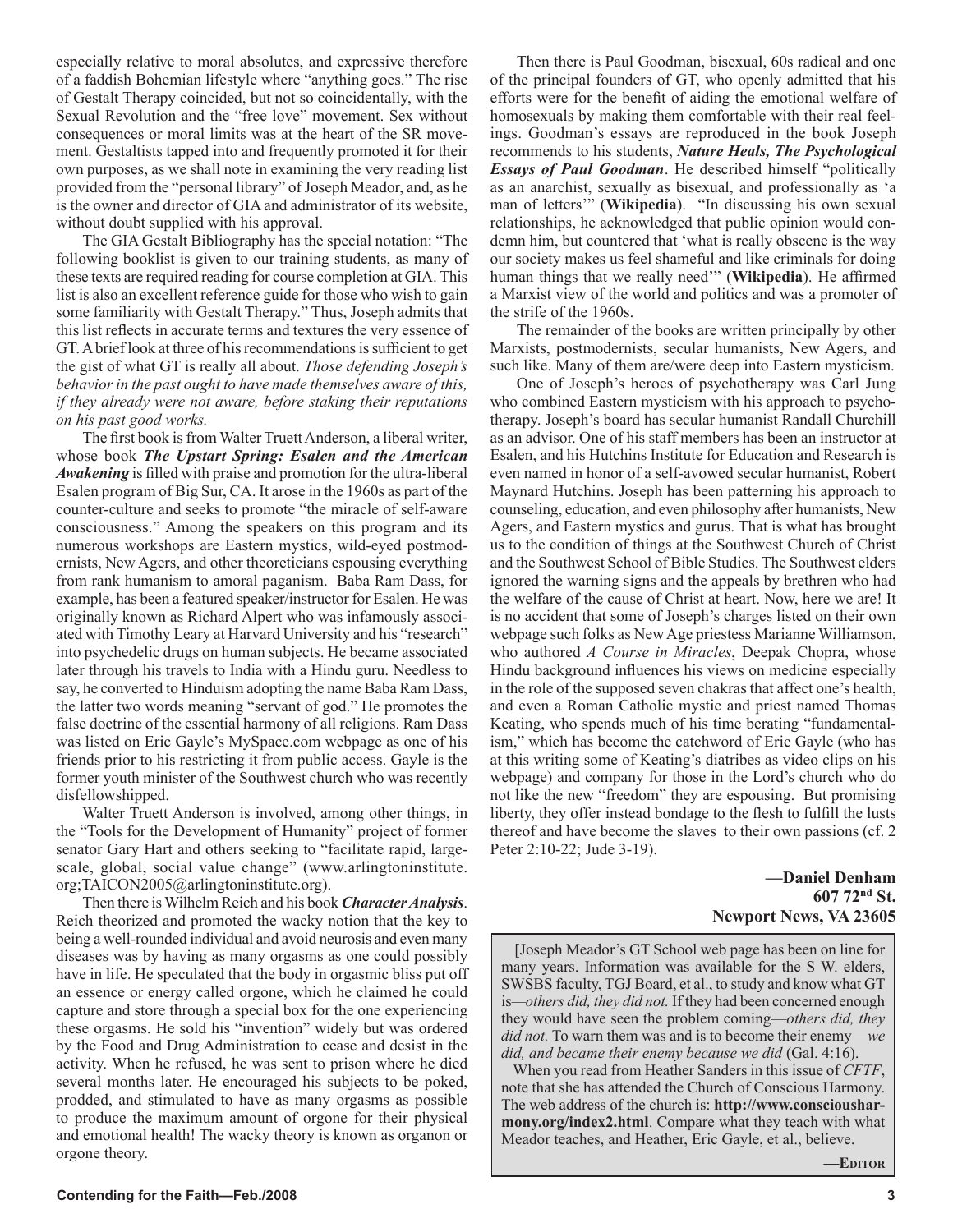#### **(Continued from page One)**

and perhaps the souls of many others. We pray that he will repent. Like King Manasseh of old, while he can be forgiven, he likely can never undo all of the damage he has done. We sorrow for the injury his behavior has caused and will cause to the Southwest congregation, the SWSBS, and to the kingdom in general. There is no occasion for joy and no excuse for exultation in any of these awful events. All who love the Cause are bowed in sorrow because of them.

All of the regret and dismay we feel concerning the tragic apostasy of brother Meador aside for the moment, your reaction to brother Meador's resignation from TGJ Board is all but astonishing. All five of you men went out of your way to heap accolades upon him, some of which you Board members—if not you editors—**had to know were not true at the time you wrote them**. Except for the Southwest elders, you five men have likely been (over the past few years) in the best position to have called brother Meador back from the precipice over which he has now admittedly plunged. Instead, you have served as enablers of his mischief by your extended, inexcusable, self-imposed blindness and your recent unfounded tributes. Brother Meador, if still capable of embarrassment by the time of your plaudits, should have been embarrassed by your praise, knowing not one word of it was deserved and much of it was palpably false. We assume that none of you knew of his immorality before mid-January (as we did not), but evidence aplenty concerning his doctrinal and philosophical aberrations has been in wide circulation for years.

You board members eulogized him as follows (*The [New] Gospel Journal*, September 2007):

- He "served effectively and sacrificially as Vice President"
- He "brought...scholarship and soundness in the Scriptures"
- He "brought...administrative ability"
- He "brought...great ability as a gospel preacher"
- He gave "nearly eight years of distinguished service"
- "It has been a pleasure to work with him"

You editors were not to be outdone in the acclaim contest. You lauded him in the following similar terms, citing:

- "His many years of faithful service as a board member"
- "His insight, experience, and scholarship [on] *The Gospel Journal* team"
- "His love and concern for the Kingdom"
- "[His] biblically sound articles"
- "His many talents and good works [that have] refreshed the hearts of the saints"
- And stating that "He will be greatly missed"

We believe strongly in giving honor and praise where, when, and to whom they are due. It is enjoyable both to give them and to receive them. However, when one gives such, knowing they are not due or true, he not only engages in political flattery, pandering, and hypocrisy—he lies. Your praise was so far "over the top" that it almost appears that you were attempting to thereby justify your unwillingness to remove him from the board long ago.

We charge all of you men with the folly of ignoring abun-

dant evidence relative to brother Joseph Meador's flaws. His heresy and immorality aside for the moment, and long before you board members issued your gushing raves, you **very well knew** that your statements about his "effective," "sacrificial," and "distinguished" service to *The Gospel Journal* were far wide of the mark. From sometime in 2002 through June 2005, Joseph studiously avoided all board meetings, rarely responded to telephone or e-mail messages pertaining to the paper, failed miserably to do his board-assigned proofreading, and had little or no part in any board decisions. There is no evidence that he promoted the paper in any way during this period. His disinterest in *The Gospel Journal* was evident to the degree that he frequently was the subject of criticism and jokes in conversations between board members and editors, a fact of which all three of you are aware.

Brother Meador's complete apathy concerning the paper was so obvious that others outside of *The Gospel Journal* principals noticed it. Brother Cates, you surely have not forgotten that a member of your MSOP faculty, brother Keith Mosher, once asked if there were some "political reason" to keep brother Meador on the board. (In case you've forgotten, he asked the question as seven of us ate together one evening during the Bristol, Virginia, Lectures, May 2005. Among the witnesses were your wife and all three of us whose signatures appear below.) You dodged the question then, which should have tipped all of us off—including Keith Mosher, incidentally—that you were unwilling to go where the evidence led. Ironically, as it turns out, brother Mosher "nailed it." It is beyond question that you men kept Meador on the board only as a matter of "good politics." Even earlier, brother Eddie Whitten, at that time a member of *TGJ*'s arbitration committee, had, with no prompting whatsoever, asked Dub McClish how Joseph Meador's continued board membership, in light of his total inactivity, could be justified. How then could you men with a straight face say that he brought "administrative ability" to *TGJ*, when he refused even to communicate with the rest of us for the most part over a three-year period? **We challenge you to name one thing he contributed to** *TGJ*  **in the realm of "administration."** The board met and functioned and the editors got the paper out every month **in spite of** his failure to participate in our efforts on even a minimal level, and yet you wrote as if just the opposite were true. On what basis could you say, "It has been a pleasure to work with him," when he did not "work with" any of us on the paper after the first three years of its existence? To say "he served effectively and sacrificially" relative to *TGJ* in the period from 2002–2005 is ludicrous. It is way beyond hyperbole. While we three do not know his level of involvement and activity since that time, you men know, as do we, that your praise of his "nearly eight years of distinguished service" is a gross fabrication that bears no resemblance to reality.

You surely have not forgotten the first item on the agenda of the fateful July 19, 2005, board meeting. It read as follows:

#### **Agenda For July 19-20, 2005**

Organizational Items: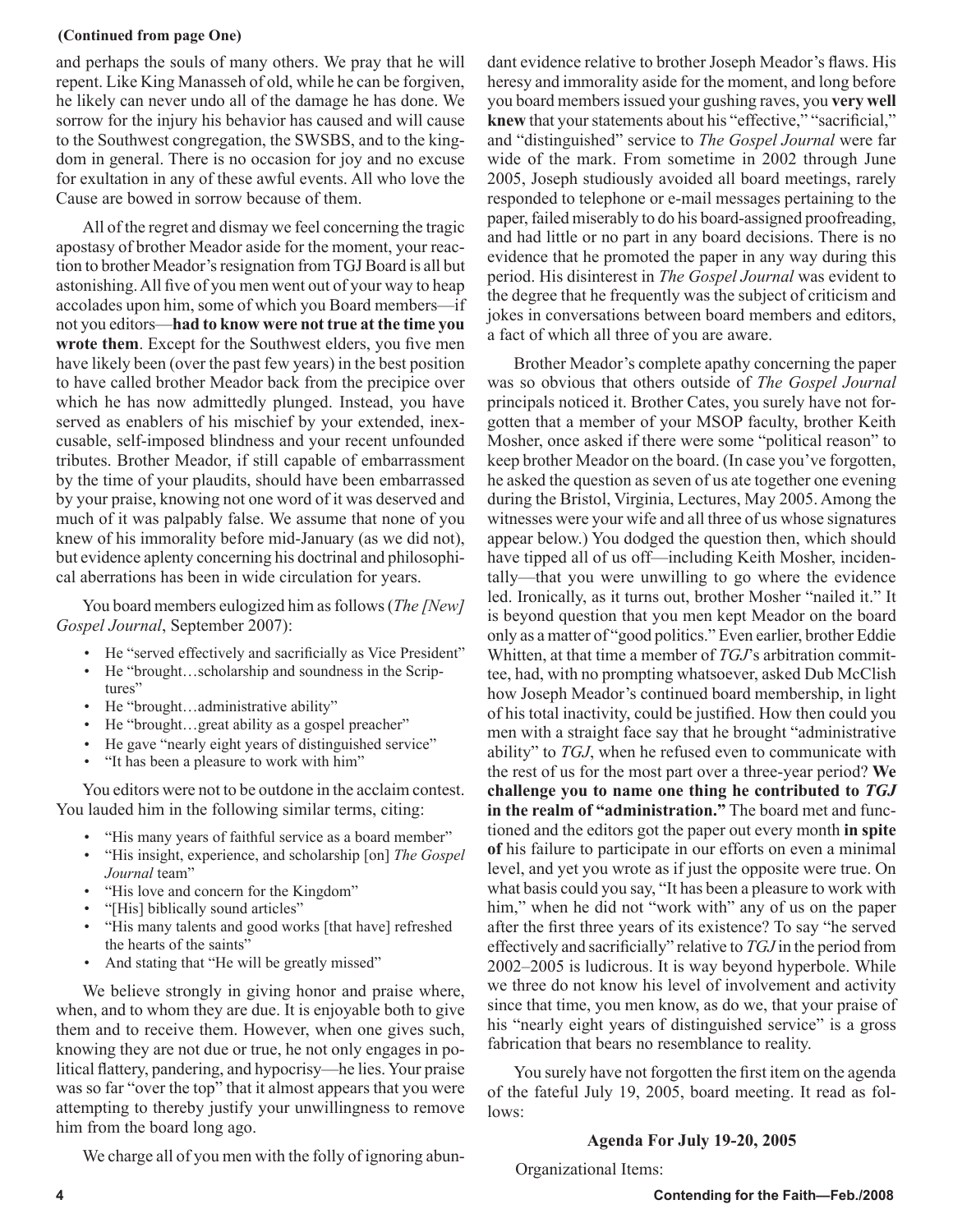1. Joseph Meador: does he and should he continue to be on the board, is he an asset or a liability to *TGJ*?

The specific reason this item was on the agenda was (as indicated above) Meador's profound indifference toward our efforts, as noted above, which was a matter of common knowledge and conversation among us (editors and board members) and others as well. On that occasion you had ample reasons and opportunity either to remove him or ask him to remove himself from the board of an enterprise in which he clearly had no interest. Only Michael Hatcher expressed doubts that he should remain on the board, while the rest of you quietly pretended to see no problems with Meador's behavior. This unconscionable silence on your part reveals your irresponsibility. It has now come back to haunt you.

In what way did Joseph Meador bring "scholarship and soundness in the Scriptures" that had any bearing on *TGJ*? He certainly did not do so by any great volume of articles he contributed. Between January 2000 and July 2005, the 67 issues of the paper amounted to 2,416 pages. **His two articles filled a grand total of exactly five of those pages.** As to his contributing anything to the paper by means of his "scholarship," we suppose you were merely expressing your reverence for the PhD he earned four or five years ago. You men surely learned long ago that *scholar* and *PhD* are by no means synonymous, especially when it comes to Biblical and spiritual matters. We challenge you to name not two or three, but **even one way** in which he used his vaunted "scholarship" to help the paper or advance the Gospel. By the time he earned that cherished sheepskin, his interests were apparently far afield from both the paper and the Truth. We suggest that he is a classic example of one who has been "educated beyond his intelligence" (and apparently beyond his spiritual depth).

As to his "soundness in the Scriptures," you had to be thinking of his reputation for such several years in the past—the "old" Joseph, rather than the "new" Joseph. Had you opened your eyes to the evidence, you would have known better than to commend his non-existent "soundness in the Scriptures" of the last few years. Long before your exaggerated endorsements, he had given signals that he was migrating not only in his interests, but also in his faith. Brother Cates, Dub McClish, *TGJ*'s Editor at the time, sent you notice by e-mail on March 9, 2004, of Meador's deep involvement in the Humanistic-based school of Gestalt Therapy. He told you of Meador's Gestalt Website (and furnished you with its URL), which revealed the depth of Meador's enthrallment with it. You ignored this warning, which, as board president, it was your responsibility to investigate (at the very least). **His infamous reference to us and others of like conviction, way back on July 28, 2005, as part of "a small, but no less toxic, loyalty circle…a small negative faction, who if they gain control, will only rupture fellowship in the church even more than they already have," alerted any who were not blind to where he had "progressed" in his convictions.** Why did this statement make no impression on you three men? (Was it because you agreed with his assessment of us?) On January 8, 2007, brother Kevin Townsend compiled a fourteen-page document that revealed Meador's deep entanglement with not only Gestalt Therapy, but with Hindu-rooted Yoga. This document was widely circulated, and we do not doubt that some, if not all three of you are aware of, if not familiar with, that material. How can you justify attributing "soundness in the Scriptures" to one who has succumbed to these Humanistic and Hindu philosophies? (Talk about "toxic"! Who now is revealed as the kingpin of toxicity but the very one who hurled the "toxic" charge at those of us who then and now stand where Joseph Meador once stood [or at least, where we **think** he once stood, but who knows now for sure....])? It is clear that, at the time he blasphemed us as "toxic" and as those who "rupture fellowship," **Meador had for some time been wallowing in a philosophical sewer (by his recent confession, we now know that he had also been wallowing in a moral sewer).** Yet you still lionized his "soundness in the faith." Have you men no integrity?

Your praise of him as a Gospel preacher of "great ability" is also greatly overblown. The last few years we have heard him preach, he has seemingly felt it necessary to flaunt his "scholarship" you so highly value. This tendency was especially evident in his use of the Hebrew language and of esoteric terminology he learned from infidel Hebrew "scholars," much of which went right over the heads of most folks. In recent years he had taken on an elitist, condescending, self-promoting attitude in the pulpit that only the naïve and/or self-blinded could not see. Yet you deceive your readers by acclaiming him as a Gospel preacher of "great ability." Ironically, the last few years, even when he preached or taught the Truth, he was doing it as a stage show, all pretense, neither believing (nor practicing) what he was teaching. We are fearful of how much influence on his students his preaching may have had over the past few years.

Could you editors do no better than merely repeat the undeserved praise the board members heaped upon our apostate brother (even using some almost identical terminology)? Your reference to "his many years of faithful service as a board member" is appalling, for you have no firsthand knowledge whatsoever of the matter before the fall of 2005 when you became editors. You obviously simply parrotted the false claim the board members made in this regard. Both of you, as Southwest insiders, were in a better position to observe the tragic transformation of Joseph Meador than were any of the board members. Brother Grider, you doubtless were in close contact with him during your tenure as the preacher at Southwest. Brother Moore, your many years of teaching on the SWSBS faculty (fulltime and part-time) placed you in intimate proximity to him. Surely, one or both of you brethren must have observed irregularities and/or deviations in his behavior. It is very difficult to believe that you did not.

Brother Meador's personality makeover seems to have coincided with his philosophical transition. This makeover had become obvious by 2003 at the latest, as by then SWSBS alumni were criticizing the extended length of his hair. By 2004, as mentioned earlier, he was so deep in Gestalt Therapy that he had his own Gestalt Website. Although only one of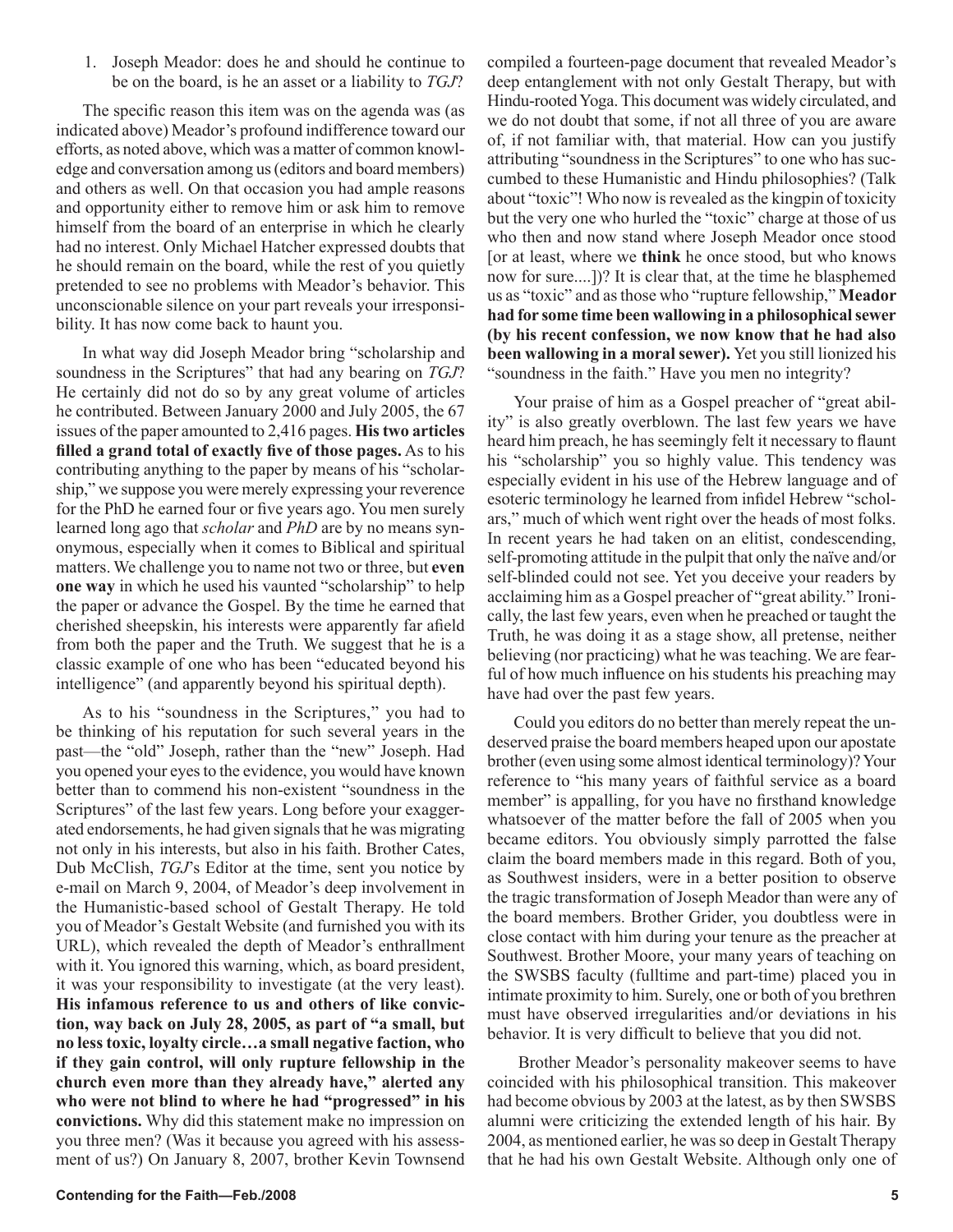you (John Moore) still had direct connections with Southwest by then, surely you (and other faculty members) had to be aware of (and likely discussed) this involvement. We have difficulty believing that the alteration of his persona, which he was "telegraphing" by 2004–2005 (as seen in such things as his small wire-framed glasses, his growing of a goatee, and the length of his hair) went unnoticed by you and your fellow faculty members. Coupled with your knowledge of his Gestalt Therapy involvement, how could you **not** deduce that he was headed for doctrinal, if not moral, disaster?

Furthermore, beyond his Gestalt fascination, his participation in Hindu-based Yoga instruction has been widely circulated for more than a year (as mentioned above), knowledge of which we believe both of you men must have had. (Although this participation did not surface until a year ago, he had to have become its disciple much earlier, likely years earlier. One does not rise to the "instructor" level in such schools of thought without considerable investment of time and training.) In spite of these facts, you, as did your board, still upheld him for his "soundness in the Scriptures" and for "his love and concern for the Kingdom." So far as we know, none of you knew of his immorality at the time he resigned from TGJ board (which, we suppose he had the luxury of doing of his own will rather than being forced out by the board, incidentally). However, this brother sent so many signals of his "shipwreck concerning the faith" before this most recent shocking revelation that you are without excuse for not seeing them and/or for not acting on them. **The evidence was there in abundance well before his resignation.** That you would then commend him so unreservedly only multiplies your guilt.

All five of you men should be ashamed of yourselves for glorifying this apostate brother, given the extensive manifestations of his apostasy. Now, what will you do? Will you and your confederates (i.e., MSOP, GBN, AP, WVBS, Schertz Church of Christ—Schertz, TX, Southside Church of Christ—Lubbock, TX, Getwell Church of Christ—Memphis, TN, et al.) rally around Joseph Meador as you have rallied around Dave Miller and Stan Crowley? Will you ignore and/or rationalize the Meador evidence as you have ignored and/or rationalized the Miller and Crowley evidence? Will you tell brethren who question you about brother Meador's errors and sins to call him and talk to him in person about them, as you have done concerning Miller? If you and Meador are invited to speak on the same lectureship, will you do so and thus extend fellowship to him, as you continue to do with Miller and Crowley? Will you endorse and defend Meador as you have endorsed and defended Miller and Crowley? (Meador ought to consider suing you for inconsistency if you don't.) Will you just "hunker down" and "lie low," as you have attempted to do concerning your ill-founded defense of Dave Miller and Stan Crowley, hoping all of this will soon blow over and be forgotten?

What **should** you do? In the same venue in which you so exalted this utterly unworthy brother (*The [New] Gospel Journal*), you (TGJ board and editors) should publish an apology to your readers. Your *mea culpa* statement should include at least the following:

- 1. We have ignored the evidence concerning a fallen brother
- 2. We have defended (at least as early as 2005 when he first resigned) a brother who was/is indefensible
- 3. We have exalted and commended a brother whom we should have reproved and removed from "*The [New] Gospel Journal* team"
- 4. We have enabled a brother to prolong his charade of being a Gospel preacher and a faithful husband and father
- 5. We have done all of this because it was more politically expedient to do so than to obey Romans 16:17–18 and like mandates of Scripture
- 6. Therefore, we humbly ask brethren everywhere to forgive us for writing these deceptive words of commendation

You brethren have sinned, and we call upon you to repent and to announce your repentance as publicly as you committed your sin. Your forthright repentance in this regard might serve as the first step toward measures to heal the recent grievous alienation between once amicable brethren. To this end we sincerely and prayerfully submit this letter.

Faithfully yours,

/s/**Michael Hatcher** (former Secretary, TGJ, Inc., Board [January 2000–July 2005])

/s/**Dub McClish** (former and founding Editor, *The Gospel Journal* [January 2000–July 2005])

/s/**Dave Watson** (former Associate Editor, *The Gospel Journal* [June 2002–July 2005])

### **FREE CD AVAILABLE**

*Contending for the Faith* is making available a CD-ROM free of charge. Why is this CD important? ANSWER: It contains an abundance of evidentiary information pertaining to Dave Miller's doctrine and practice concerning the re-evaluation/reaffirmation of elders, MDR, and other relevant and important materials and documents directly or indirectly relating to the Brown Trail Church of Christ, Apologetics Press, Gospel Broadcasting Network, MSOP, and more.

To receive your free CD contact us at *Contending for the Faith*, P. O. Box 2357, Spring, TX 77383-2357, or email us at cftfdpb@gmail.com.

If you desire to have a part in the distribution of this important CD you may make your financial contributions to the Spring Church of Christ, P. O. Box 39, Spring, TX 77383.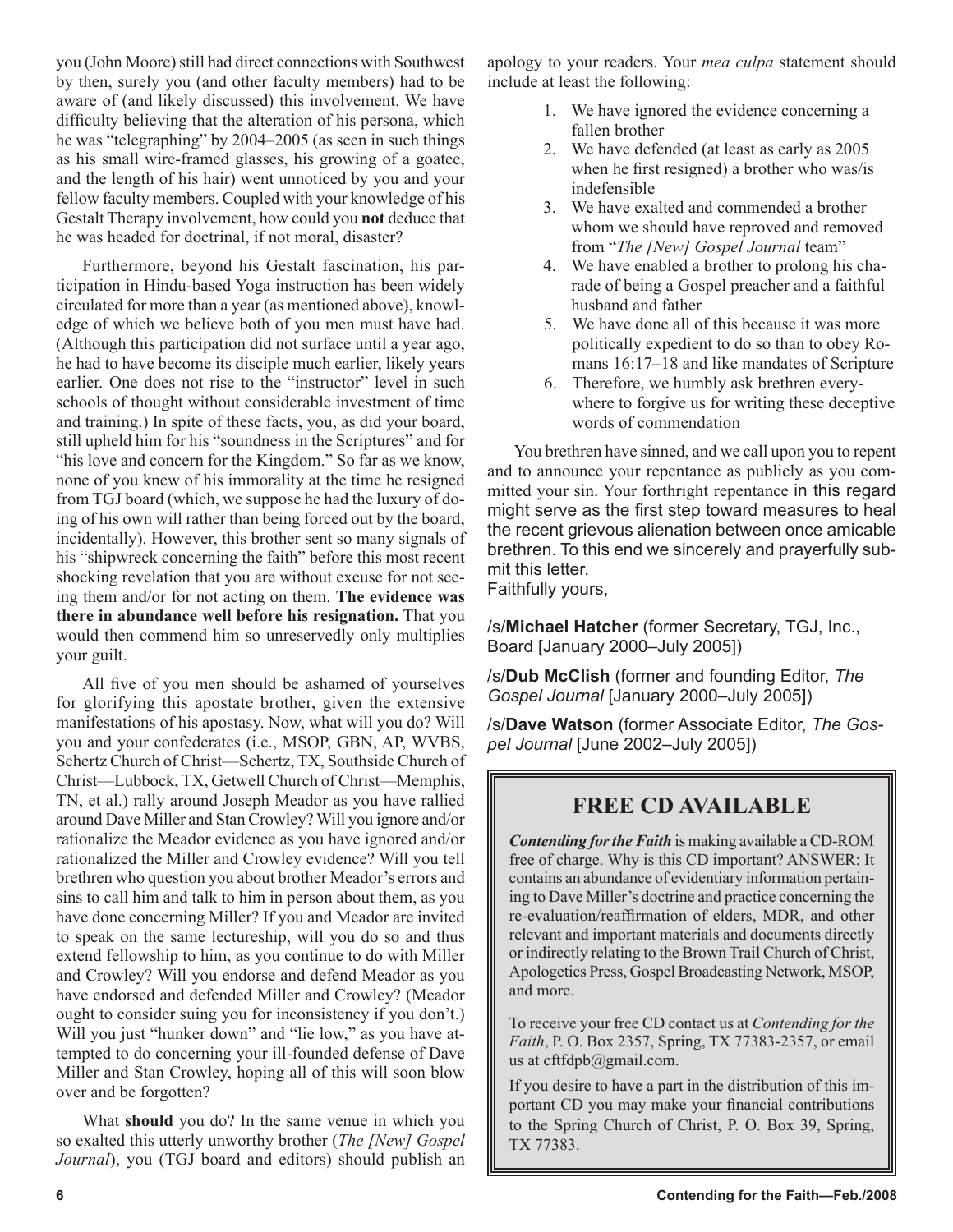

**"He that saith, I know him and keepeth not his commandments, is a liar and truth is not in him" (1 John 2:5).**

**"And when they opposed themselves, and blasphemed, he shook his raiment, and said unto them,Your blood be upon your own heads; I am clean" (Acts 18:6).**



*2008 SPRING CFTF LECTURE BOOK ON CD UNITY—FROM GOD OR MAN* **\$8.00 PLUS POSTAGE The CD is Researchable.** ORDER YOUR CD TODAY FROM:

**CONTENDING FOR THE FAITH P. O. BOX 2357 SPRING, TX 77383–2357**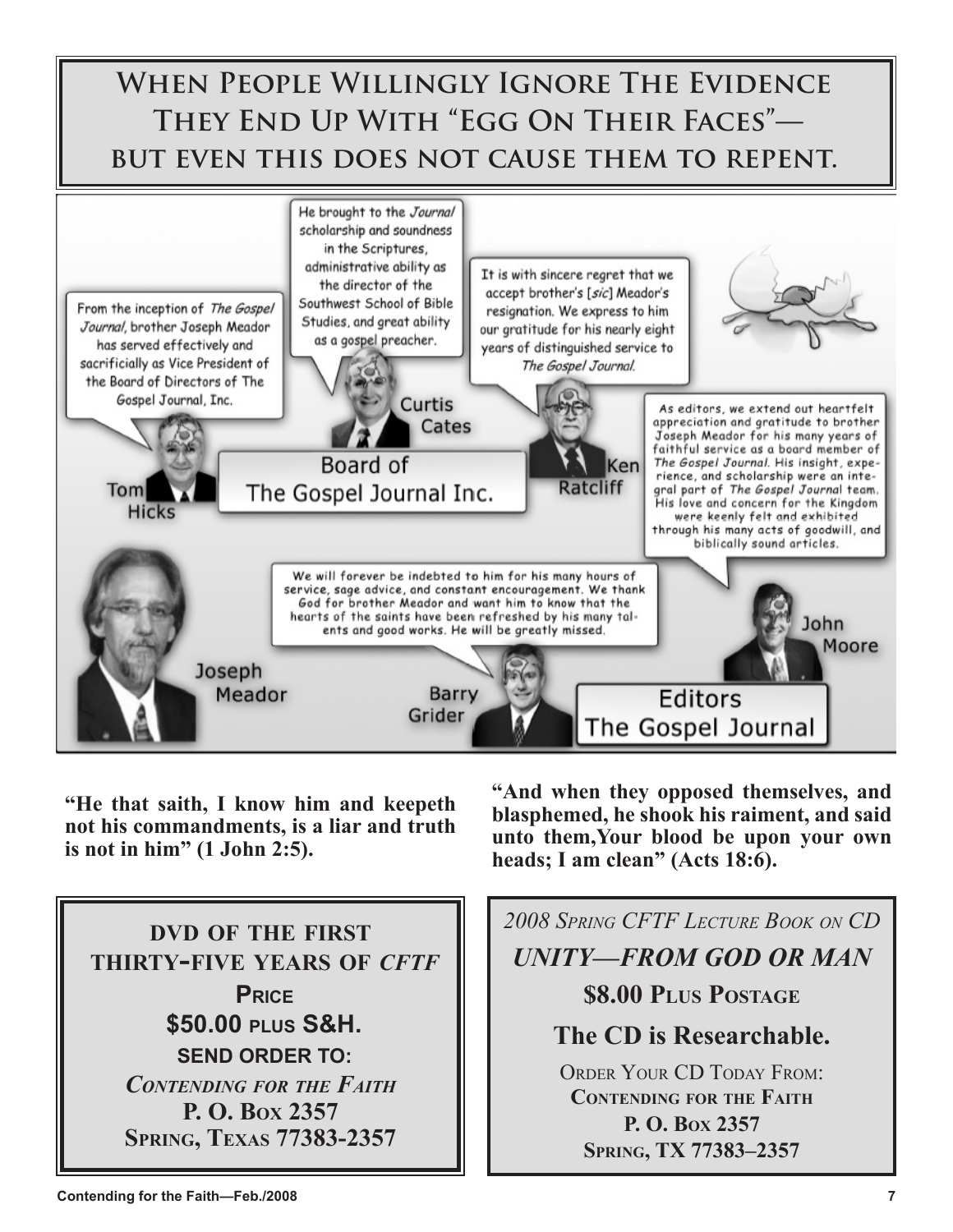# **TRUTH BIBLE INSTITUTE...**

is an educational institution without walls helping others to learn to teach God's Word (2 Timothy 2:2). All courses are taught over the internet through MP3 recordings. Study the Bible and Bible related subjects at your own pace under a qualified and experienced faculty in the privacy of your own home. If you are prepared to work, is it not time that you studied with us?

*REGISTRATION FOR THE 2008 SPRING TRIMESTER IS CLOSED. NOW IS THE TIME TO APPLY FOR THE 2008 SUMMER TRIMESTER. APPLICATION FORMS ARE LOCATED ON THE TBI WEB SITE.*



### **TBI'S FAITHFUL, QUALIFIED AND DEDICATED FACULTY**

| <b>Darrel Broking</b> | <b>Kenneth D. Cohn</b> | <b>Dennis "Skip" Francis</b> | <b>Lester Kamp</b>  | <b>Lynn Parker</b>  |
|-----------------------|------------------------|------------------------------|---------------------|---------------------|
| David P. Brown        | <b>Daniel Denham</b>   | <b>Michael Hatcher</b>       | <b>Andy McClish</b> | <b>Gary Summers</b> |
| <b>Ken Chumbley</b>   | <b>Danny Douglas</b>   | <b>Terry M. Hightower</b>    | <b>Dub McClish</b>  | <b>Paul Vaughn</b>  |
|                       |                        | <b>John West</b>             |                     |                     |

Prepared by education and experience as faithful teachers of the Word of God, our faculty members lean neither to the right nor left of Bible authority in general and New Testament authority in particular (Colossians 3:17). To the contrary, they seek to remain on the "mountain top of Truth." The faculty is determined to avoid all things not authorized by God's Word, as well as what the Bible condemns. Being faithful Christians, our teachers are duty bound to expose all error and uphold all truth regarding moral and spiritual values as they teach the text of the Bible (Deuteronomy 4:2; 5:32; 12:32; Galatians 1:8-9). *Liberalism* (loosing what God in His Word has bound upon us) and *anti-ism* (binding on man certain rules where God has loosed us from them) are earnestly opposed (Proverbs 17:15; Jude 3). In TBI God is exalted, Christ magnified and the Word that has been revealed and confirmed by the Holy

**THE WORK OF TBI IS NOT TO CREATE AND CULTIVATE A BLIND LOYALTY TO THE SCHOOL OR ANY OTHER EXPEDIENT THAT SERVES AS AN AID TO PROPOGATE AND DEFEND THE GOSPEL. NEI- THER DOES TBI ENCOURAGE ANYONE TO ACCEPT MEN'S PERSONS ABOVE THE TRUTH ON ANY SUBJECT. TO THE CONTRARY, TBI'S GOAL IS DIRECTED TOWARD TEACHING OUR STUDENTS AT ALL TIMES, SITUATIONS AND CIRCUMSTANCES TO BE FAITHFUL AND LOYAL ONLY TO THE TRUTH OF GOD'S WORD. THUS, THE DESIRED RESULTS OF OUR LABOR IN TBI IS TO PRODUCE GRADU- ATES WHO AT ALL COSTS WILL SEEK FOR AND ABIDE IN THE DOCTRINE OF CHRIST. WE KNOW OF NO OTHER REASON FOR SUCH A SCHOOL TO EXIST.**

# **TBI ADMINISTRATION**

**DARRELL BROKING ACADEMIC DEAN**

**DAVID P. BROWN DIRECTOR**

**JACK STEPHENS DIRECTOR OF ADMISSIONS**

**FOR MORE INFORMATION PLEASE GO TO OUR WEB SITE OR WRITE US:**

# **www.truthbibleinstitute.org**

**TRUTH BIBLE INSTITUTEP. O. BOX 39SPRING, TEXAS 77383PHONE: 281.350.5516**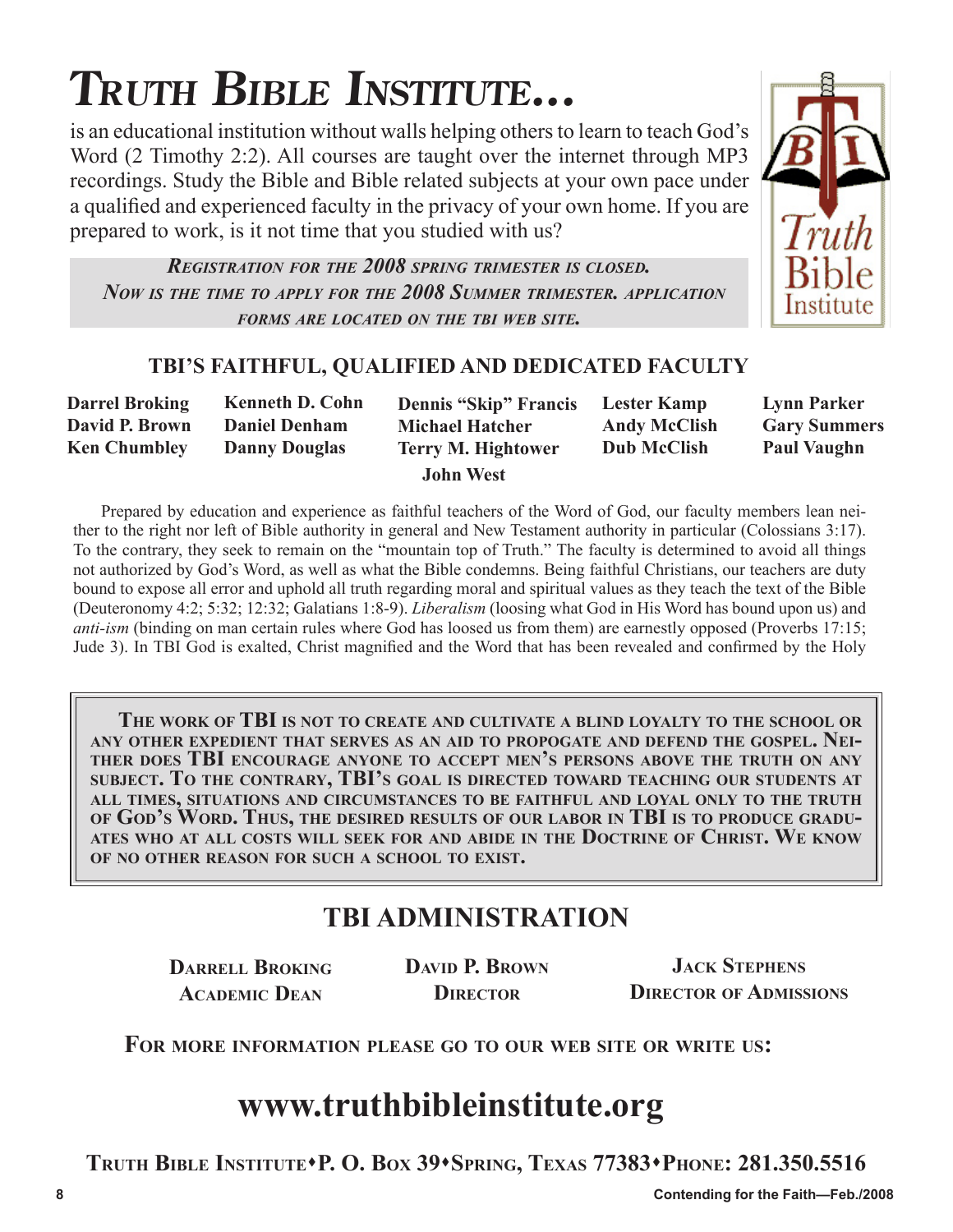# **S. W. CHURCH & HEATHER SANDERS REVISTED**

#### **David P. Brown**

In the Aug. 2007 issue of *CFTF*, p. 11*,* we printed Heather Sanders'email to us. In that email she strongly chided us for exposing Joseph Meador's errors in our Feb. 2007 issue of *CFTF.* She specifically made light of our opposition to Meador's Yoga and Gestalt Therapy activities, for lack of a better way to describe them. In doing so she joined the Southwest (SW) elders and other SW members in rejecting the adequate evidence that we revealed, proving that Meador was astray and had been on the road of apostasy for a number of years. But these brethren, being wise in their on conceits, saw only what they wanted to see. Thus, in anger they willingly ignored the evidence convicting Meador of his erring ways. In their "grape vine" response to us they sought to impugn our motives and character. And why? Simply because we identified at least one wolf in sheep's clothing prowling in their midst, removed his sheepskin, exposing Joseph Meador to be a wolf.

 A good example of SW's disdain for our efforts in this matter and related ones is seen in a picture Heather ran on her MySpace web site. It is the picture of a partially burned copy of *CFTF* in a fire place. The caption under the picture was "Therapy." Thus, Heather makes it clear what she thinks of our efforts in *CFTF* and in that respect SW agrees with her about us. But we ask, is not Heather a longtime product of much of what has been SW's policy. Her family back to her grandparents are longtime members of SW. Her father serves as a deacon, her mother a Bible class teacher and until recently, her husband was also serving SW as a deacon.

*Cherchez la femme* is Heather's *Nom de Plume* on her MySpace Website. We seriously doubt she knows the origin of the term, what it means and when it is used. However, if she does know the meaning, but continues to apply it to herself, she reveals much about her confused and rebellious attitude. Loosely translated *Cherchez la femme means "look for the woman."* It is to be use when one is in, about to be, or has been in trouble. Then one says*, Cherchez la femme—"Look for the woman!"* Thus, when trouble is around, *"Look for Heather!"*

Heather's warped and insolent disposition is readily seen in her "blurb" quotation that appears later in this article. The quote is from Heather's MySpace web site, Thursday, Jan. 24, 2008. It appeared for a limited time on the site.

For reasons that will become apparent when it is read, we hesitated to print Heather's "blurb." But, we decided that people needed to read what comes from one who is guided by, for lack of a better term, a mixture of "Christianity," Hinduism/ Bhuddism, emotional/subjective/relativism, a self-will spirit, the lust of the eyes, lust of the flesh and the pride or vain glory of life. All of these have merged into a conglomerated mess that favors the New Age Religion more than anything else of which we can think. This view is not peculiar to Heather, but is shared by Eric Gayle (recently disfellowshipped SW Youth Minister), his former wife Camille (SW withdrew from her in the summer of 2007) and with whom Joseph Meador has been and/or is involved in extra curricular activies, Joseph's daughter, Rachel Meador Bonnett (SWSBS graduate), who is now and has for some months been, at least estranged, from her husband (a SWSBS graduate).

Joseph Meador, Eric Gayle, Cammille, Gayle's X wife, Rachel Meador Bonnett, Heather Sanders, Seth Lockwood (son of the apostate Bill Lockwood) and who knows who else of their company engage in a lifestyle that may best be described as one that turns the Grace of God into lasciviousness.

Putting it mildly, Heather and friends are not "happy campers," since SW withdrew fellowship from Eric Gayle, Joseph Meador and Camille—whatever name she goes by now. Further, she remains in fellowship with those from whom SW withdrew fellowship. As you read from Heather's own pen, she too seems to be heading for the same sad end.

Heather's "open letter" ("blurb") to and about me was taken from her MySpace website. To say the least, she is a 30 year old humdinger—albeit one to be greatly pitied. Nevertheless, she did not get this way in just the last few months. She obviously has been of this mind set for a long time, even while her husband served as a deacon at Southwest. Thus, we cannot but wonder why the Southwest elders and other members did not see the fruits of her heart born out in her conduct long before they did. Whatever the case regarding what the Southwest elders should have seen and done long before they did, get ready for one of the most loving, kind and gentle letters you will ever read (we write with tongue in cheek). Heather gives new insights into the qualities that make for a "Godly woman" and a deacon's wife—so much for Scriptural qualifications. Now read *Cherchez la femme's*  open letter to me:

#### About me:

This is an open letter to David Brown, and anyone else who chooses to lurk here. Before I go any further, know that I am breaking an agreement with myself to no longer devote a moment of my time, or nugget of my energy to such useless, unproductive interactions. –and this is the last word I will say on the subject because I am blissfully finished with the nonsense. This part of my "About Me" section will only stay here briefly, so be sure to invite all of your friends to read it before it's gone. "limited engagement!!" –and I am only concerning myself with it because my mySpace address has been posted publicly on *CFTF* ... might as well give you all something to talk about.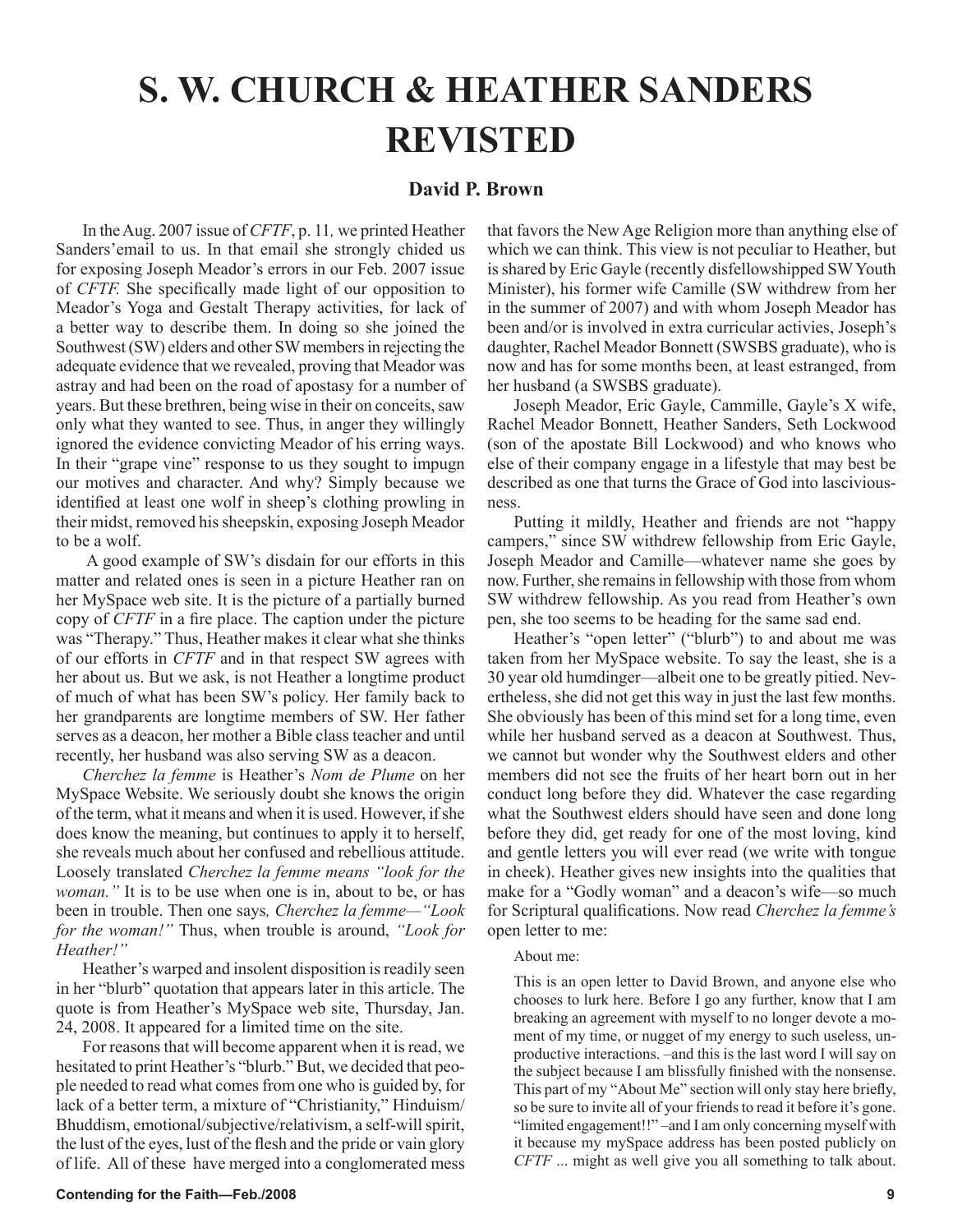Why is David so bent on the destruction of his brethren, and those from Southwest in particular? Let's examine D's past with Southwest for a moment... He was fired. Why? Well, I'm sure he would tell you that he resigned, but the truth is that his over inflated ego, arrogance, and lack of compassion, understanding, etc... ad NAUSEUM are the real reasons. Apparently, the little man has issues with "letting go" and continues to hold a grudge. Even after what almost 15 years? How sad. I was a preteen when he left if memory serves correctly, maybe younger. What I remember of him was through the eyes of a friend of his daughters. He was physically and verbally abusive. THAT sticks out vividly. I would go into specifics, but don't want to embarrass his poor kids any more than they surely already have been. Yes, his kids and I got into some minor trouble, and of course I was to blame. –no surprise there... nothing D ever did, parenting or otherwise was ever wrong. Again with the over-inflated ego. (no doubt a compensation for something else that is pitifully small). My most fond memory of him was my first visit to his home.– I must've been around 8 years old... his girls weren't in the room, he's lounging his fat lazy can on the couch and commands me to "make him a sandwich"–I didn't even know where the kitchen was at that point. Ah, such fond memories... I could go on and on, but this is a waste of my time as it is. So, why does he have it in for Joe and Eric? Other than being formerly in a leadership position at SW, Eric is a mystery. I doubt D has ever even met him in person (He hasn't shown his under-evolved red face at SW since he left, only sent "spies" in his place ) Joe, on the other hand is a much more blatantly obvious case. He occupied the position that D formerly held. And ran the school so smoothly that it continued to grow and flourish under his direction. D slunk off to south Texas with his tail tucked between his legs to start his "own" preaching school. A miserably grand failure by all accounts. Ah, that darn ego again... always D's demise. I'm sure it was a gleeful day for D when he heard of the "Scandal" at SW, but secretly, I suspect some jealousy on his part... I'm sure his sexual exploits have only been limited to porn, a sock, and a dark room... he would never have the nerve...of course that's an assumption on my part... I would never claim it as "fact" I'm not THAT sleazy, David. Rachel Meador also implicated by D, and Seth Lockwood seem to be only guilty by association. - I'm sure the "Meador" name was enough to warm the cockles of D's heart with images of the attention he would receive by continuing to slander the Meador family. (I picture the Grinch, sitting up in his cave rapping his finger together plotting and scheming with that wicked evil grin on his face. Meanwhile, the happy Who's down in Whoville continue to play and sing, unaware of their impending DOOM... dunno, maybe it's just my projection...) And Seth? Has been so far removed from all the drama, that it's kind of funny that people are still talking about him. Have you all nothing better to do? Honestly! And ME? I had the nerve to call D on his nasty behavior, so I'm sure he's been busy digging up dirt on me ever since... I'll make it easy for him... My husband stepped down as a deacon and I withdrew my membership from Southwest. For many personal reasons, which, quite frankly are no one's business but ours. We still attend there together on Sunday nights and Wednesday nights, however I have chosen to worship on Sunday mornings elsewhere. Again, no one's business but ours. I'm sure you can infer plenty about my personality just by perusing my myspace page, but I'll give you a brief synopsis of "Me" here as well, just so that we're "clear." I do not practice Yoga, as I have been accused of, (funny that it is an "accusation!") although

I would like to. I do practice NIA 2-3 times a week. I love to drink coffee, tea, and the occasional glass of wine or something stronger, and consume massive amounts of Fiji water. I only mention it because I'm sure it will be an accusation, so might as well ferret it out now. Joseph Meador, Eric Gayle, Seth Lockwood, and Rachel Meador are not my "gurus," I actually take great offense to being considered of such weak mind as to blindly follow ANY man. (those who know me, know that "Heather the follower" moniker is laughable!) I'm a wife, mother, housekeeper, baker, cellist, artist, and good friend to many on the "outside." I spend a little too much time on the computer- a weakness, I admit. I read a LOT. I meditate. I burn incense because I like it. I spend as much time as possible swimming and hiking in the warm months with my munchkins, or my good friends, or both.–yes, in a swimsuit. I play with the Austin Wind Symphony. I am a professional muralist/faux finisher, and have been self employed for over 5 years now. I love what I do. See "Pink Giraffe Design" in my friends list. I love God, and am working on developing a closer relationship with him, without the binds of man. I love people, and for the most part, give them the benefit of the doubt until they prove that they don't warrant it. And I choose not to live my life motivated by fear, guilt, or any other negative tool that has been employed in the past to manipulate me. Any other questions or accusations regarding my personal life can be forwarded to, **noneofyourdamnbusiness@getalife.com**.

We will respond only to a couple of her comments, the reason being is this: *to read her message is to read the thoughts and intents of her heart*. It does not take a Solomon to see the confusion, hate and rebellion that exists in the poor young woman's life. *How her poor mother and father must suffer because of Heather's self-willed, rebellious, adolescent spirituality.*

For a person who does not practice "Yoga," why in the summer of 2007 did she recommend to me the following?

Perhaps a good Reiki session and a hot cup of Yogi tea would help to calm your angry, abusive little nerves. Meditation is good for everyone, and it's especially effective when seeking a clear, unobstructed, uncluttered path to the Creator (*CFTF*, August, 2007, Vol. 38, No. 8, p. 11).

When Heather says I was fired from being director of SWSBS, I do not know for sure where she came up with that false information, for such was not the case at all. Further, the men who were the Southwest elders at the time know that I speak the truth and lie not. Except for one man, the men who presently serve as elders were the same men who served as elders at SW when I resigned in Jan., 1993. There was no indication to me from the SW eldership that firing me was on their mind. And, unless they have thrown it away, the SW elders have my letter of resignation, specifing exactly why I did not chose to be a part of that work any longer—*the fundamental reason being I did not care to work with their preacher, who at the time was, Perry Hall*. (A few months after I left Southwest Perry Hall left SW and returned to Tyler, Texas, where in time he enjoyed himself with another woman other than his wife. Though we have never heard that he repented of that sin, we truly hope that he has, for if he has not, he certainly needs to do it.) When resigned I also informed the SW elders that I did not want my name ever associated with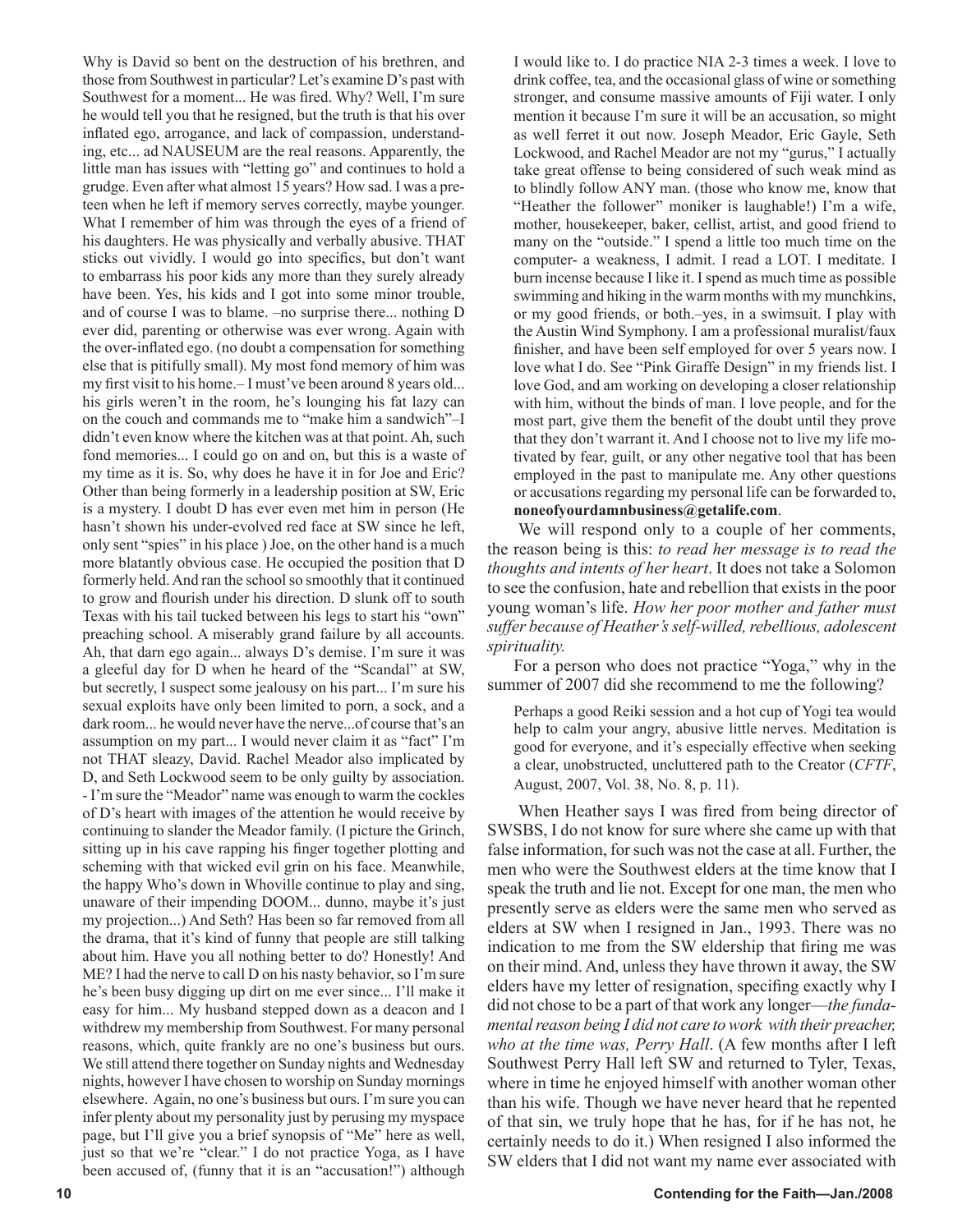the SW congregation again.

In our chapter in the 1994 Bellview Church of Christ Lecture book we wrote the following regarding preachers who refuse to evaluate all things in the light of the Bible, fail to keep up with what is transpiring in the brotherhood, and elders who employ such men.

Some time ago, I worked with a silly preacher who actually boasted that he did not try to find out what was happening in the brotherhood, he had too much to do locally to busy himself with such matters. When elders seek out such men to fill their pulpits while belittling those who labor to stay informed, they deserve everyting they get. However, one of the very sad results of such a policy and character is that the church starves for the truth and is left to fend for itself. Furthermore, the way is paved into the church for all manner of inroads of error. That preacher today upholds divided worship assemblies, has little concern over what version of the Bible one uses and routinely associates with those who are involved in all manner of apostasy. More than this, he prides himself in such activity and leads the church in the same conduct (David P. Brown. "Changes in Preaching: Motivation to Preach." In *Changes in the Church of Christ*, p. 331. Edited by Bobby Liddell, Pensacola, FL: Austin McGary &Co., 1994)

*The preacher and elders I specifically had in mind in the previous quotation were and are respectively Perry Hall and the SW eldership.* To put it mildly the late Bill Jackson contributed greatly to the SW's elders' reputation for soundness, *a reputation they did not and do not fully deserve.*

When elders make decisions on the basis of keeping themselves and the church they oversee looking good to their constitutients, even when they accidentally make some good choices, their motive for doing so is incorrect. The SW eldership and other brethren who believe and conduct themselves as they have done, have no one to blame but themselves for not seeing the numerous signs of impending doom in the conduct of Joseph Meador, Eric Gayle and others of their low caliber—*but having eyes, they see not and hearing, they hear not.*

Heather's lie is not the first time that we have heard that I was fired from the position of director of SWSBS. The first time I heard it was about ten years ago after the SW elders had been talking with Lindell Mitchell of Livingston, Texas about the possibility of brother Mitchell becoming the SW preacher. Lindell was adamant in declaring that I was fired by the SW elders. I told him to his face that he was wrong. Further, I did it before all who at that time and place heard him declare the same. Mitchell then took the position that the SW elders would have fired me if I had not resigned. *This too is false to the core.* If such is the case, the elders kept it to themselves and never intimated such a thing to me. And if they did think along those lines, I wonder why on the day following my resignation did one of the elders, Bert Powell, say to me that he thought I would be with SW indefinitely. *It makes one wonder if those who could stop such lies are, by their silence, allowing a falsehood to be believed and circulated because they think it serves their purpose.* After all the SW elders could put and end to such gossip immediately if they wanted to do so.

Why did the SW elders close their eyes to the various warnings that were available regarding the conduct of Meador and Gayle? Indeed, some of those reports came from within the SW

church itself. These reports were not from those they consider to be enemies of SW, but from those who loved and continue to love the work of that congregation. The reports of which I speak came from those who do not desire to see the SW congregation hurt.

Before I left Soutwest there was a day when Marion Taylor (elder), Perry Hall (preacher) and I were together in the general office area visiting. We were talking about various things that trouble the church. I remarked to these brethren that while preachers go wrong, members sin and deacons become derilict in their duty, it is the eldership that God expects to deal with the varous and sundry problems in the church and keep it as the Lord desires it to be. The best I remember, the only comment to what I said came from Perry Hall. He replied to me that there was enough blame to go around. Hall missed my point entirely. It is not a matter of will brethren sin regardless the position they occupy in the church. Elders must be vigilant as good shepherds in order to see the early warning signs of trouble lest the wolf has half of the flock eaten before the elders know anything is troubling even one sheep. But when elders make their decisions based on pleasing their constituents and trying to be appease rather than making decisions based solely on the Truth for the Truth's sake, because they desire to please God whether anyone else is pleased or not, then you can expect a crop such as SW is presently reaping—*for we cannot but reap what we sow*. And, that is not only true of SW, but Forest Hill, Brown Trail, the Southside church, Lubbock, Texas, the Schertz church, Schertz, TX and no telling how many others who have elders that would fit well into a politician's advisory committee on how to practice good politics.

Thus, if elders were really doing the job that God expects them to do, they would be on top of what is going on in the lives of the members they are charged with shepherding and whose lives they must give account to God. Instead, they wait until the building is almost burned to the ground before they start to look for a garden hose and a water facet. *All too often elders engage in reactive decisons because they have only become aware that there could be a problem after the fire storm of sin is burning the church alive, when they should have known enough to engage in proactive involvement and decison making before irreparable damage is done to the church.*

 But we have not heard the last of Heather, so we will let her continue to convict her self with her own words.

#### **Tis a fair court/ stop whining already**

I attended an impromptu meeting with the SW elders last night. It was a sneak attack but I believe I managed to maintain some of my integrity all the same.

If I were an elder, here's how I would have conducted said meeting, knowing what the agenda was:

Start the meeting with a prayer... possibly holding hands, I dunno... maybe that's too touchy feely. I then would have explained to the "wayward Christian" aka ME, that I was concerned about her soul, and those of her immediate family. I would have been loving in my approach, and told her that I cared very much about her, and didn't want to see her make a mistake. I would have also very gently explained to her that I was concerned about her influence on other weaker Christians. I would have asked her to consider that in her public image, i.e. myspace, facebook, etc... and asked her to please be careful that in her own search and struggle that she not cause others to question their own faith. I would have explained to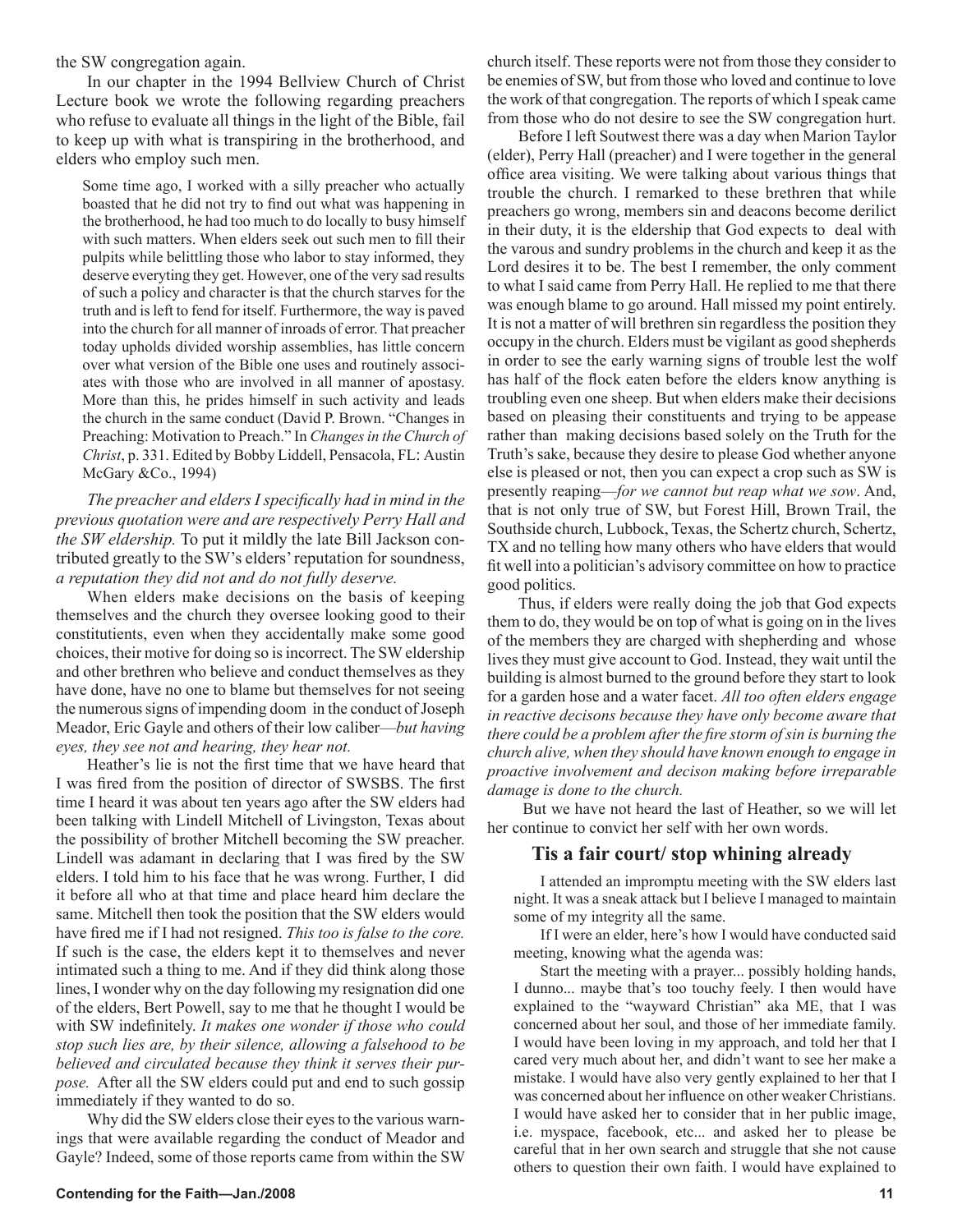her that her recent public image was not conducive to what we here at SW teach, and asked her to repent and change her ways, or else we would sadly, and with much prayer and soul searching, have to publicly disfellowship her. [*That is an interesting approach, one of which she obviously did not judge me worthy of receiving in view of her open letter to me.***—Editor**]

And had that been the tone of the meeting, here's how I would have responded: "yes, I understand that my influence on those around me could cause them to stumble, and that is the last thing I want to do, so in light of that, I will try to be more discreet in my journey unless asked directly. I'm sorry, but I disagree with where you draw the lines of fellowship on certain issues, and am not planning on changing my "ways" so if you need to mark me, then that is your choice and I respect that. Please be courteous enough to let me know when it is going to happen so that I can give my family fair warning"

NOW, having been raised in the church, knowing what CofC teaches regarding "marking those that walk disorderly" (according to US) this is the way I would have handled my own particular situation, and that of other recent dissenters... with love, concern, and prayer. And, knowing what SW teaches regarding certain matters of doctrine, I would understand, and even appreciate that they need to be consistent and mark me as well... believe it or not, I don't disagree with the decision in light of the doctrine taught, and don't blame or fault anyone for remaining true to what they believe. I actually respect consistency a great deal, and although disagree with the doctrine, do not dispute the need to hold fast that which is true. (even if what you believe is true is different from me... it's your truth, so do what you need to do).

HOWEVER, that is far from how it went down last night.

I recently withdrew my membership from SW not so that I would be exempt from the impending public humiliation, but because I choose not to be under the elders there any more. I know that they will still "mark" me even though I'm no longer a member. It wasn't a "trick" (using Brett and Marion's own words) or ploy to stay under the radar, it was because I could no longer subject myself to the leadership of men that have shown over and over again their true colors when it comes to motivation behind their actions.

These same two men have been the source of gossip that has gone to their wives, friends, children, and eventually back to me. –Do you think that is how God wants the overseers of his flock to behave? Why do you think that people like me have stopped seeking their counsel? On more than one occasion, I personally have confided in either a preacher, or one of our elders, only to find out that it was not kept in confidence, and not only that, but was discussed (apparently) in front of their children who made snide comments about me to people at camp, or to my OWN CHILDREN? Or, twisted in such a way as to be used as ammunition for the next "come to Jesus" meeting planned for me? Do I sound suspicious and a little paranoid? Ask around. If you haven't already been subjected to this brand of care and concern, better behave exactly as they expect you to, or you too will be the next "hot topic."

Last night, I was asked why I was still attending (Sunday nights and Wednesday nights ) if I wasn't a member there... actually one of Brett's opening lines, followed by a sarcastic palms outstretched and heaved up look. I tried to explain that I was there to keep some level of continuity and saneness religiously for my children's sake.—they also have good

friends there that they don't want to leave (I do as well) and I didn't want to tear them away from all they've ever known so abruptly. I then asked, "why, am I not welcome here anymore?" the response from Marion was, " Not if you don't straighten up and stop trying to influence our members" I was blown away. The fact of the matter is that still attending SW is a huge compromise for me that I made for Darryl and the kid's sake.— I don't want to be there, and wouldn't if it weren't for them. My intention all along has NEVER been to influence anyone, I've even been very delicate with my own husband as he's a much newer Christian than I am. I've never intentionally tried to persuade anyone to my "side" and would never. The last thing I want to do is to cause someone to question their own faith. It has been hard enough for me to own up to my own doubts. It has been terribly painful and gut wrenching, and I would never wish that on anyone. We all have a journey to take and we all reach certain points independently. What I have found, however, is that when certain people ask me questions about where I am religiously, it is because they too are searching, and needing to talk to someone. Motivation becomes very clear through conversation, and if I realize that they are asking me questions because they are concerned about me, then I am generally pretty honest about what it is that I believe. (lying is still wrong, no?) When it appears that they are asking me for "answers," I always direct them to do their own searching. –Because we all have to do it for ourselves. –And on that topic, I have not been influenced by any one person. This has been brewing in my soul for several years now, and finding that there were people out there that had the same questions did embolden me, but it's because I found something in common... not gurus.

The overall tone of the meeting was in my opinion, demanding, lacking in concern, and downright threatening. Let me pause and say that Brett and Marion did most of the talking. I find it a shame that Bill and Charles let themselves be represented by such abusive tactics because I know deep down, that that is NOT their nature. I have always had a great deal of respect for those two men, and was saddened that they didn't speak up more.—Not to defend me, but to handle this in the proper loving, Christ-like way that they should have. Perhaps it's naivety on my part, but I always felt a certain father/daughter fondness for them, and it pained me deeply to sit there subjected to Marion's arrogant, chauvinist ego, while they just sat silently and let him speak for the entire congregation. (Not wanting HIM to speak for ME anymore was one of the major reasons I withdrew) "You'd better straighten up, and behave, or we'll mark you too sister... you'd better believe it" " yeah, you had better keep your mouth shut" " If I find out that you've been talking to our members about all this nonsense that you are teaching (laughable) all this eastern philosophy bunk, I'll have you publicly escorted out of the building." "You know exactly what you're doing... we're not dealing with a naive person here, we're dealing with someone who's here to influence people, and we won't stand for it." "I don't care if you're here or not, but I'm not going to let you cause trouble" And the last straw that prompted me to push my chair away from the table was, "this is a waste of time." to which I responded, "I'm sorry to have wasted your time."

Let me ask you, the reader, a question now: If what you have at SW is the truth... the only truth... and you're so sure of it, then what is it that the elders are so terrified of? You don't think they're scared? Why else would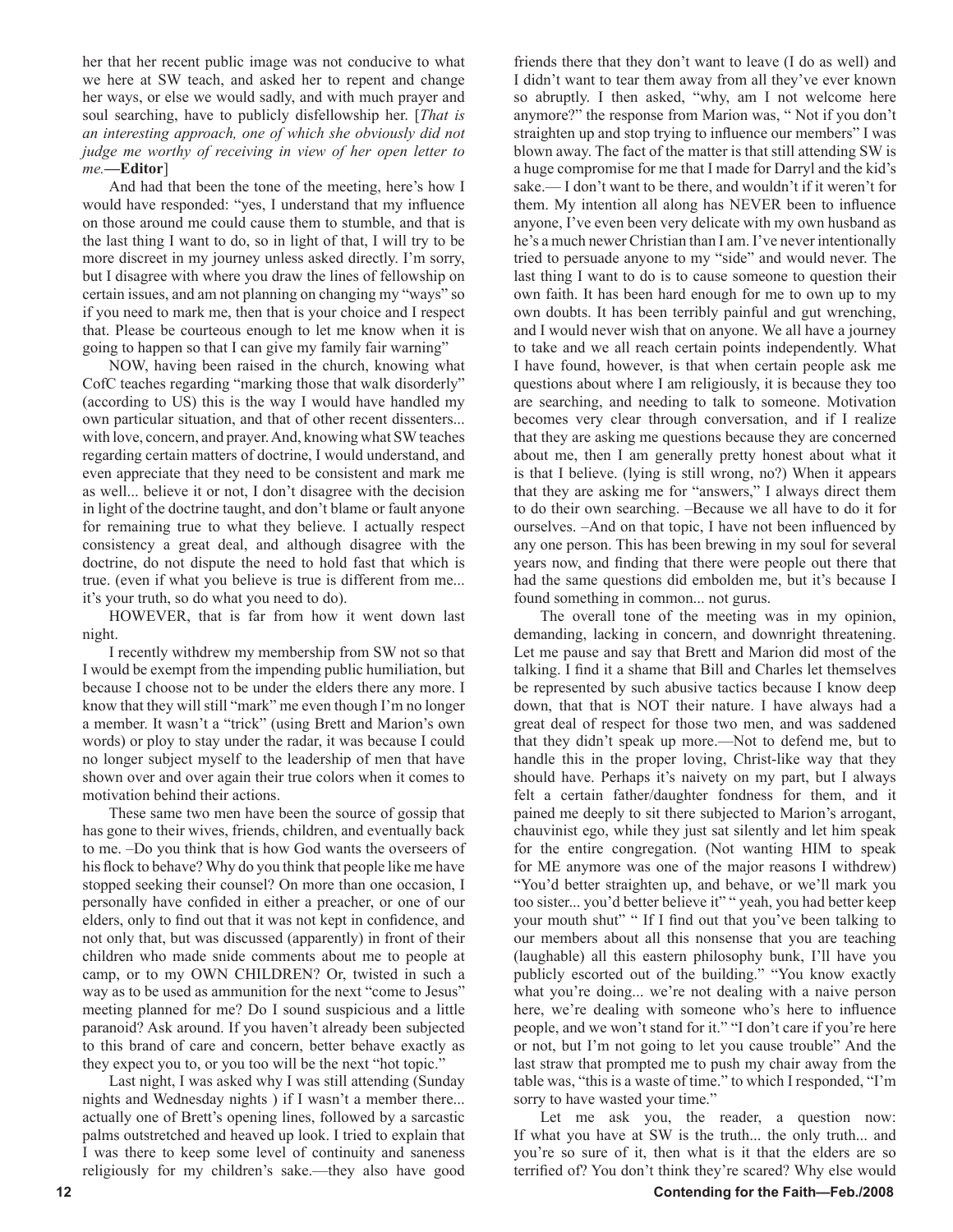they place so much emphasis on the influence of people like me if they weren't worried about it affecting their tender little flock? "Circle the Wagons" (because there are wolves like me ready to eat your young if you don't WATCH OUT yeah... I'm so popular that everyone I talk to is going to drop their lifelong faith, and follow me... even I'M not that arrogant!!!) If you have the truth, shouldn't there be some certainty and security there, regarding what will ultimately win out? Why feel the need to manage one or a handful of people they (sic) way they do? Are we that intimating? —I had no Idea I was so powerful! My goodness... what an ego boost! I think I'll throw myself a little party!

I'm here to be a little bit in your face now and tell you that it is about CONTROL. It is a case of power, and the fear of losing it. To what?? ME?? I don't want a following, and neither do any of my friends. We just want to live our lives, follow Christ, follow the Bible, and be happy. Or, follow whatever other truth we believe in. YES, I said other truth. Why is that such a threat? Is it because we are not hiding what it is that we all believe individually? Why should we?????? DO YOU?????? Would you not also recoil if told to keep your mouth shut? I certainly did! And it's the "not keeping my mouth shut" that is going to get me fired. Sorry to disappoint, but your opinion of me has ZERO bearing on my salvation, and cutting off my shallow relationships is not going to be enough to keep me under your thumb. It may have worked before, but I'm done with that. I made mention of the fact that I had never felt like I was able to make my own choice regarding what it is that I believe. You can argue with me till you're blue in the face, but the fact of the matter is that when you are raised in the CofC, you DO NOT have a choice. What were my options? I could follow a different path, and leave the church, but that would have meant being disfellowshipped by my entire family. No support, no meals together, nothing but the constant effort to win me back. Does that sound appealing to anyone? It sounds painful and exhausting to me. (just ask my brother about my mother's persistence in reeling him back in ... and she wonders why he never comes around! Go figure!) OR, I could dutifully get married young (we don't want any sex before marriage, so better to marry someone you're not really suited for and do it within the confines of that marriage, than to experience that taboo sin... and by the way, how are all those young marriages working out?) Have children, and be a good little stay at home, home schooling mommy in denim jumpers. Never mind if you're miserable, that's part of the sacrifice you make for Christ. News flash, people, SUFFERING'S NOT SUCH A BLESSING!!!! Now, of course, you're going to be inclined to tell me that we do not teach those things as doctrine, and if I made those choices, then it was of my own volition. Well, sure, of course they were. The fact that I was bombarded with "the woman's role in the church" guilted, and pushed by fear had nothing to do with the decisions I made as a teenager.decisions that would direct my entire life. All the ladies classes I attended that were centered around being a better wife and mother had no effect on me. All the books I was encouraged to read about lovingly beating my children and obeying my husband had no bearing on my psyche. It was my own free will that guided me. BS. If you don't think that the threat of disfellowship/loss of relationship is cult like behavior, OPEN your EYES. Blackmailing people by telling them that they'll embarrass their family, or worse yet, Go To HELL, isn't the most effective tool for winning souls, although, apparently it was enough to hold me for much longer than I could stand.

Controlling people with fear and guilt only works so long before they become so jaded that they stop listening. —Or they become so complacent that all you have are a bunch of blind followers. Stop and look at my generation. Most of my peers have either left the church altogether, or are in a much more liberal CofC. Why do you think that is? I mean, you have the truth, so why are so many people rejecting your institution? Quoting Dr. Phil, "HOWS THAT WORKIN FOR YA?" It has been doubly hard for me because I have stayed here playing church for so long. Had I slipped out back when I was still single, this wouldn't even be an issue. But once you're in and committed, there's no turning back, unless you want a very public, bloody battle... it's what's happening now. Let me state this very clearly so that there is no question: I REFUSE to live a life ruled by a religious dogma that I do not fully agree with or embrace. I REFUSE to pretend anymore that I believe the CofC is the only way to salvation. And I REFUSE to live a life motivated by fear, guilt, angst, or any other negative emotion formerly used as a tool for my obedience. That is NOT what Jesus taught. I have spent way too much time as it is, beating myself up, trying to live up to the unattainable, and ever increasing standards that are being shoved down our throats at SW. I have left far too many Bible classes feeling like I would never measure up. Or, that there was no way I could ever live a life fully pleasing to Christ. I am breaking the pattern of brainwashing NOW, and will teach my children exactly what Christ taught... LOVE.

So, rumor has it that I've been attending the Church of Conscious Harmony. I'm using this opportunity to set the record straight. It's TRUE. I haven't become a member there, and will most likely attend other churches in the future. I will continue to try to compromise with Darryl in the interest of our children, but I will not compromise my own faith anymore. I have not turned away from God, or Christ's church, contrary to what you'll be told, but I have turned away from the manmade institution "The Church of Christ." The one that is run by men's egos and pride. The one that came into being far more recently than we like to admit, the one that breeds spawn like David Brown. The one that encourages people to get married young, make babies, and stay in that unhappy marriage, and then punishes them when they decide to get out. The one that is losing it's younger members in droves, because they no longer want to put up with having arbitrary rules made for them, and then imposed on them. The one that is so concerned about it's reputation in the brotherhood that is actually DIScourages it's own members from attending if they are even the slightest bit out of CofC line. —that is not a blanket statement... I have been discouraged from going back to SW, and I assure you that I will take that cue. Thank you for making it such an easy decision for me.

#### —Heather Sanders aka: *Cherchez la femme* 11:11 AM, Feb. 7, 2008

Heather is wrong. She should repent. If she does not, because she is already out of fellowship with God and has been for some time, the church has no Scriptural choice but to withdraw fellowship from her. How terribly sad her situation is, but she is not alone in her guilt.

Further, she did not arrive at her condition overnight. Joseph Meador did not sink to his depth of depravity in the last few years. Eric Gayle and his former wife did not fall into their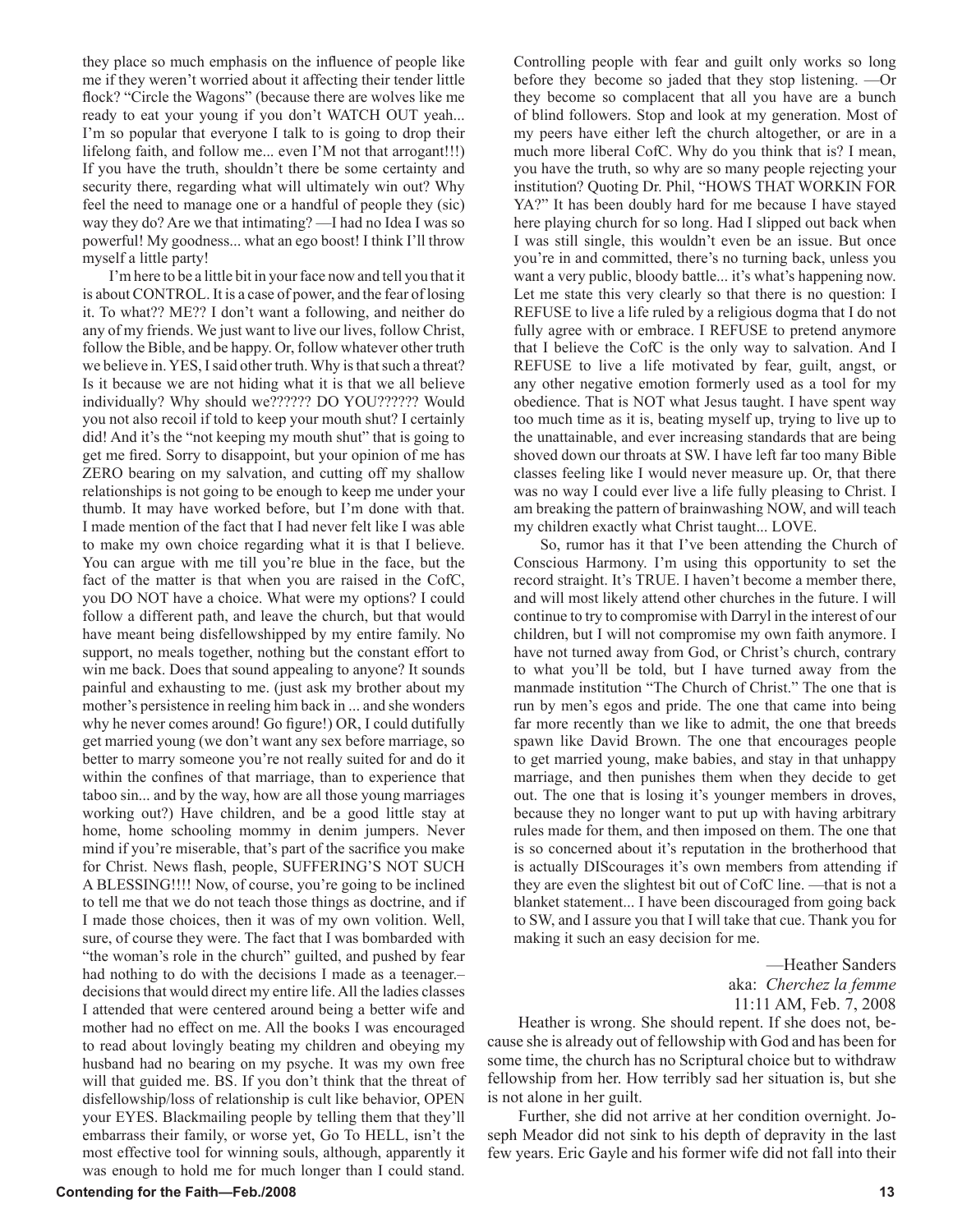spiritual degradation in the recent past. To one degree or another these brethren and those of like mind walked through the wide gate and started down the broad way os sin some where way back down the line. Evidently no SW elder, deacon, SWSBS faculty member, et al., could see any change for the worse in these people. But they want the church to entrust men to them for two years so they can make faithful Gospel Preachers out of them. The mindset that chose Perry Hall to follow the late Bill Jackson is alive and well at SW. Sadly, there is no evidence coming from SW indicating they have learned much if anything from their mistakes.

The differences in SW, TGJ Board, GBN, AP, MSOP, et al., and the universities operated by the brethren, as well as

other brethren of the same spiritual condition, is only a matter of degree. It comes down to this—*how much compromising of the Truth are brethren willing to make in order to keep their pet works, financial contributors, friends and/or positions?* With so many it seems that job security, money and prominence have come to be far more important than the admonition of our precious Lord for us to **"take up your cross and follow Me"** (Matt. 16:24).

> **—P.O. Box 2357 Spring, TX 77383-2357**

## **ERIC GAYLE, FORMER SOUTHWEST YOUTH MINISTER, AND RACHEL MEADOR BONNETT , REVEAL MUCH ABOUT THEMSELVES**

On Wed., Jan. 9, 2008, in a "blurb" on his public MySpace Web site, the former SW Youth Miniser, Eric Gayle wrote:

Well, as many of you may already know, my divorce is now final. Monday, January 7th, Camille and I made a trek to the Travis County Courthouse, stood before the judge, and were granted our much awaited divorce. It has been such a surreal experience. We then went back to her place (our old place) and ate a supreme pizza! We're obviously still very close friends!

Camille put up with a lot of crap from me! Our marriage was really based on the ideals of fundamentalist Christianity. Fundamentalist Christianity is quickly going down the drain, which I believe is a good thing! In fundamentalist Christianity, people miserably live out their lives according to their checklist, hoping to placate the wrath of an angry and vengeful God. They maintain ideas they don't believe, in fear of upsetting friends, family, and ultimately God. That is NOT God. Don't get me wrong; I am a Christian just not a fundamentalist.

Back in May of 2007, I went to the elders of the church where I had served as youth minister for five years (and had been associated with for 11) and told them Camille and I were going to separate and that it would probably be permanent. Three weeks later (conveniently after I had directed their summer camp), they asked me to resign (they announced that I offered it, which is only partially true. I offered it because they asked me to. Had I not, they would have simply fired me). Less than a handful of them have contacted me since. I guess it is because they don't know what to say, or don't care. It's okay. My faith is elsewhere.

Regardless, the last six or so months since Camille and I separated have been the most liberating months of my life. I feel more confident in my relationship with God, which translates into a relationship with myself, which in turn translates into my relationship with others. I'm becoming a better person.

My love to you all, especially those of you who have been supportive of Camille and me. You know who you are.Peace.

#### <u>RARARARARARARARARA</u>

[For Timothy's spiritual protection Paul listed certain identifying marks of false teachers. Of them he told Timothy: **"from such turn away. For of this sort are they which creep into houses, and lead captive silly women laden with sins, led away with divers lusts, Ever learning, and never able to come to the knowledge of the truth"** (2 Tim. 3: 2-7).**—EDITOR**]

On Thur., January 24, 2008, in a "blurb" on her public MySpace Web site under *Who I Really Am,* Rachel Meador Bonnett (Joseph Meador's 25 year old daughter) wrote:

Those of you hearing things about me that are surprising to you…just please listen to your instinct, and know that you can ask me anything you want to. (*Where is her husband?—DPB*)

There are very sad, afraid  $&$  mean people trying to ruin my reputation base[d] on what were lies in the first place.

Look at my space page, (since that seems to be where David Brown – sadly a pawn of Satan—likes to go and get information to twist around) it is a reflection of who I really am—mother to an amazing sweet, little boy; friend to so many wonderful people; lover of good books; hard-worker and homemaker. (*Where is her husband?—DPB)*

That is me. And if you want to chat about things over coffee, come over and see me at my place (where yes there is a bottle of wine on my shelf—but for reasons like that should I be a part of this witch hunt?) or we can meet up at Starbucks.

Also, those of you surfing my page and others know that we have NOT altered things that were/are on here—there would be no reson(sic) to do that, I stand by everything I have ever posted myspace. (*Where is her husband?—DPB)*

I love and pray for all of you even you Mr. Brown.

#### 

To know Joseph Meador's sinful beliefs and practices—the fact that he has forsaken and refuses to care for his wife and their children remaining with their mother, to realize at the same time that he was "piously" denouncing Godly men for their unwillingness to compromise the Truth while he was in an adulterous relationship, is bad enough. But, after reading from Heather, Eric (his X wife, Camille, is Joseph's *close friend*), and Rachel (Joseph's own daughter, Eric's *close friend*), from their MySpace web sites, seeing who they fellowship and with whom they regularly party, are we to think that Meador had no influence on them at all? Then, are we to think that his influence ended with only these church members? But then to realize that for many years Joseph's and Eric's conduct was carried on while they were the director/instructor of SWSBS and, of all things, SW's Youth Minister respectively, right under the SW's elders noses, gives new but terrible meaning to what it is to shepherd the flock.

Now time and circumstances (maybe God's providence) have revealed the real "toxic loyality circle" in the form of the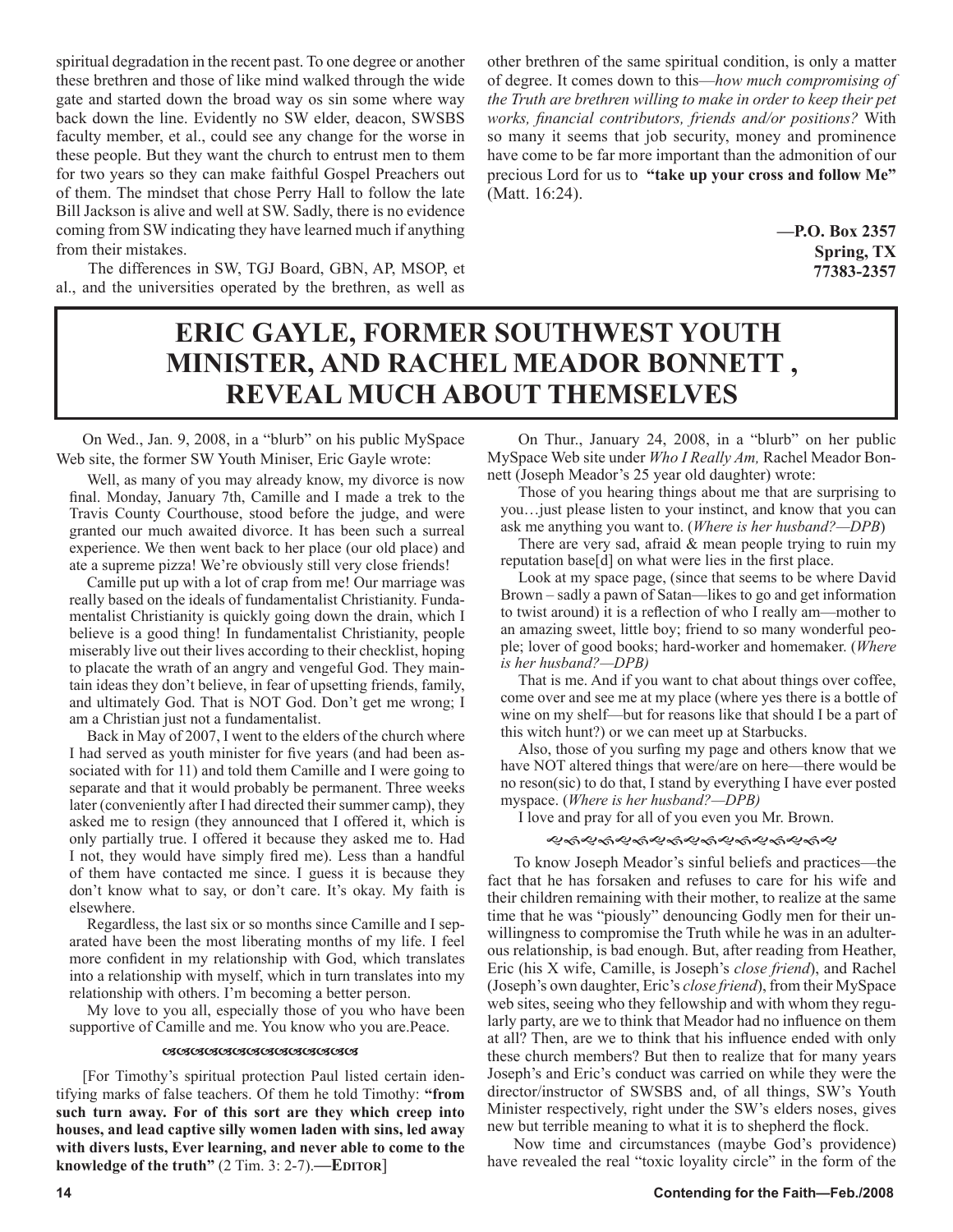SW elders (others like them), TGJ Board, TGJ editors, Dave Miller, Stan Crowley (both men Meador defended), MSOP, Tri-Cities School of Preaching, AP, GBN, et al.

But brethren do not have to be guilty of Meador's sins before they are guilty of equally heinous transgressions of God's Will—compromising the Truth and defending the compromisers, while at the same time, as Meador did, appearing to be faithful to God. To deny the same is to ignore the facts relating thereto. *But over the last few years ignoring the facts in a case has posed no problem to the self styled and elitist balanced brethren.*

**—EDITOR**

2008 SPRING *CFTF* LECTURESHIP BOOK *UNITY—FROM GOD OR MAN* PDF RESEARCHABLE CD **\$8.00 PLUS POSTAGE ORDER FROM:**  *CFTF***, P.O. BOX 2357, SPRING, TX 77383-2357** **2008 SPRING CFTF LECTURES CD'S, DVD'S, MP3, &VIDEO RECORDINGS** 

### **ORDER FROM:**

**Jim Green 2711 Spring Meade Blvd. Columbia, TN 38401 PHONE**: (**931) 486–1364**

**www.jgreencoc-video-ministry.com Email at: jgreencoc1986@yahoo.**

### *ABIDING IN THE DOCTRINE OF CHRIST -- 2 JOHN 9-11* 12th Annual Weakley County Lectures **April 11-13, 2008** The Dresden Church of Christ♦501 Evergreen Street, Dresden, TN 38225♦(731) 364-3622 **Friday, April 11** 7:00 p.m. *Guilt by Association* Dub McClish 8:00 p.m. *Path Not God"* Harrell Davidson *Path Not God"* Harrell Davidson **Saturday, April 12** 1:00 p.m. *What Does It Mean To Abide In the Doctrine of Christ?* Jerry Joseph 2:00 p.m. *Are Giving & Receiving Financial Support An Example of Bidding God Speed?* Daniel Coe 3:00 p.m. *Open Forum (Questions & Answers)* David P. Brown **Dinner Break** 6:00 p.m. *Does 2 John 9-11 Apply To All Brethren, Schools, Congregations, & Brotherhood Projects?* Harrell Davidson 7:00 p.m. *Examples of How 2 John 9-11 Is Violated By Some Who Speak The Truth* **Sunday, April 13** 9:30 a.m. *Do The Boundaries of Fellowship Matter?* Gary Grizzell 10:30 a.m. *The Consequences of Violating 2 John 9-11 and Not Abiding in the Doctrine of Christ* David P. Brown **Noon Meal Provided By The Dresden Congregation** 1:30 p.m. **Congregational Singing** 2:00 p.m. *Open Forum (Questions & Answers)* David P. Brown 3:00 p.m. **Evening Worship** *Prices and Rewards of Abiding In The Doctrine of Christ* Danny Douglas **Lodging Budget Inn--**8563 Hwy 22, Dresden, TN. (731) 364-3151♦ Days Inn--800 University, Martin, TN. (731) 587-9577**Econo Lodge--**853 University, Martin, TN. (731) 587-4241**Hampton Inn--**5575 Skyhawk Pkwy, Martin, TN. (731) 587-5800

For more information--contact Lectureship Director: Danny Douglas (731) 364-6746, preacherdd@sbcglobal.net